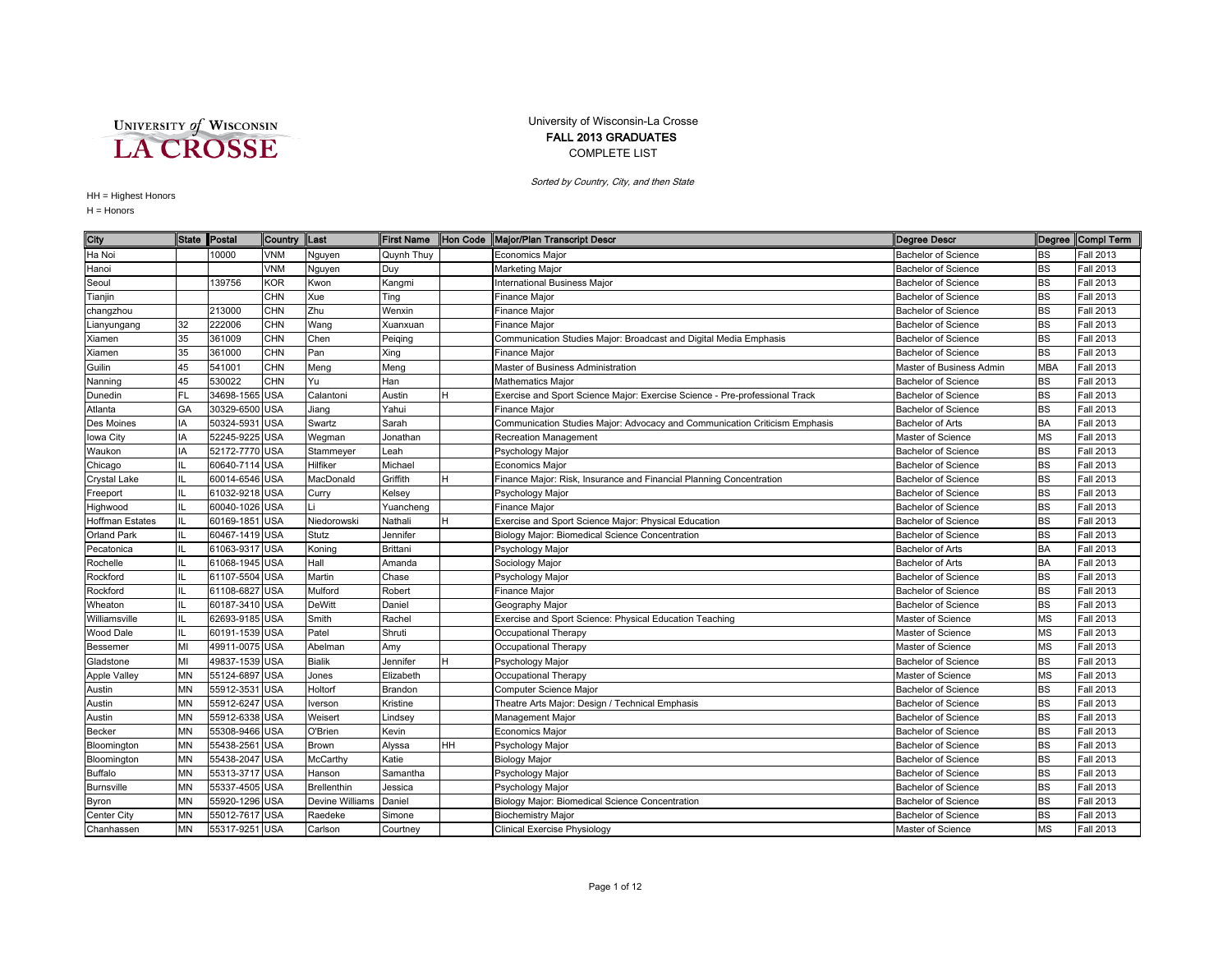| City                  |    | State Postal   | Country    | <b>Last</b>    |              |              | First Name Hon Code Major/Plan Transcript Descr                                     | <b>Degree Descr</b>        |            | Degree Compl Term |
|-----------------------|----|----------------|------------|----------------|--------------|--------------|-------------------------------------------------------------------------------------|----------------------------|------------|-------------------|
| Chaska                | ΜN | 55318-9455 USA |            | Carty          | Melissa      |              | Communication Studies Major: Broadcast and Digital Media Emphasis                   | <b>Bachelor of Science</b> | <b>BS</b>  | <b>Fall 2013</b>  |
| Chaska                | ΜN | 55318-2800 USA |            | Fermanich      | Mackenzie    | н            | <b>Accountancy Major</b>                                                            | <b>Bachelor of Science</b> | <b>BS</b>  | Fall 2013         |
| Cottage Grove         | MN | 55016-3633 USA |            | Storlien       | Megan        |              | Clinical Exercise Physiology                                                        | Master of Science          | <b>MS</b>  | <b>Fall 2013</b>  |
| Eagan                 | ΜN | 55122-2650 USA |            | Crawford       | Shannon      |              | Middle Childhood through Early Adolescence Education Major                          | <b>Bachelor of Science</b> | <b>BS</b>  | Fall 2013         |
| Eagan                 | MN | 55123-1324 USA |            | Dorn           | Robert       |              | Exercise and Sport Science Major: Exercise Science - Fitness Track                  | <b>Bachelor of Science</b> | <b>BS</b>  | <b>Fall 2013</b>  |
| Eden Prairie          | MN | 55347-3169 USA |            | Hulsebus       | Aaron        |              | Psychology Major                                                                    | <b>Bachelor of Science</b> | <b>BS</b>  | Fall 2013         |
| Eden Prairie          | MN | 55347-3577 USA |            | O'Rourke       | Kelsey       |              | Management Major                                                                    | <b>Bachelor of Science</b> | <b>BS</b>  | <b>Fall 2013</b>  |
| Ellendale             | MN | 56026-0312 USA |            | <b>Busho</b>   | Brody        |              | Exercise and Sport Science Major: Sport Management                                  | <b>Bachelor of Science</b> | <b>BS</b>  | <b>Fall 2013</b>  |
| Excelsior             | MN | 55331-8479 USA |            | Hugo           | Samuel       |              | <b>Accountancy Major</b>                                                            | <b>Bachelor of Science</b> | <b>BS</b>  | <b>Fall 2013</b>  |
| Excelsior             | MN | 55331-9062 USA |            | Schwartz       | Amanda       | <b>HH</b>    | Biology Major: Biomedical Science Concentration                                     | <b>Bachelor of Science</b> | <b>BS</b>  | <b>Fall 2013</b>  |
| Faribault             | MN | 55021-5029 USA |            | Fitch-Braun    | Virginia     |              | Psychology Major                                                                    | <b>Bachelor of Science</b> | <b>BS</b>  | Fall 2013         |
| Faribault             | MN | 55021-6779 USA |            | Scheil         | John         | н            | Adapted Physical Education Teaching Minor                                           | <b>Bachelor of Science</b> | <b>BS</b>  | Fall 2013         |
| <sup>=</sup> aribault | ΜN | 55021-6779 USA |            | Scheil         | John         | н            | Exercise and Sport Science Major: Physical Education                                | <b>Bachelor of Science</b> | <b>BS</b>  | Fall 2013         |
| Foley                 | MN | 56329-8725 USA |            | Freudenberg    | Laura        |              | <b>International Business Major</b>                                                 | <b>Bachelor of Science</b> | <b>BS</b>  | <b>Fall 2013</b>  |
| Forest Lake           | ΜN | 55025-9237 USA |            | Thompson       | Charisse     |              | Occupational Therapy                                                                | Master of Science          | <b>MS</b>  | Fall 2013         |
| Frazee                | MN | 56544-8954 USA |            | Stenger        | Edward       |              | <b>Clinical Exercise Physiology</b>                                                 | Master of Science          | <b>MS</b>  | <b>Fall 2013</b>  |
| Hokah                 | MN | 55941-6501     | <b>USA</b> | Hauser         | Kerrie       |              | Geography Major: Environmental Science Concentration                                | <b>Bachelor of Science</b> | <b>BS</b>  | Fall 2013         |
| Houston               | MN | 55943-7239 USA |            | Benson         | <b>Brett</b> |              | Marketing Major                                                                     | <b>Bachelor of Science</b> | <b>BS</b>  | Fall 2013         |
| Houston               | MN | 55943-8233 USA |            | Gavin          | Shannon      |              | <b>Biology Major</b>                                                                | <b>Bachelor of Science</b> | <b>BS</b>  | <b>Fall 2013</b>  |
| Inver Grove Heights   | MΝ | 55077-3817 USA |            | Robinson       | Kassondra    |              | School Health Education Major                                                       | <b>Bachelor of Science</b> | <b>BS</b>  | <b>Fall 2013</b>  |
| Janesville            | MΝ | 56048-1804     | <b>USA</b> | Malterer       | Katherine    |              | <b>Clinical Exercise Physiology</b>                                                 | Master of Science          | <b>MS</b>  | <b>Fall 2013</b>  |
| La Crescent           | ΜN | 55947-9764 USA |            | <b>Breidel</b> | Sarah        |              | Therapeutic Recreation Major                                                        | <b>Bachelor of Science</b> | <b>BS</b>  | <b>Fall 2013</b>  |
| La Crescent           | MN | 55947-9745 USA |            | Chihak         | Laura        |              | Sociology Major                                                                     | <b>Bachelor of Science</b> | <b>BS</b>  | <b>Fall 2013</b>  |
| La Crescent           | ΜN | 55947-1114 USA |            | Mueller        | Jeffrey      |              | Master of Business Administration                                                   | Master of Business Admin   | <b>MBA</b> | Fall 2013         |
| a Crescent            | ΜN | 55947-9657 USA |            | Wolfe          | Andrea       |              | Accountancy Major                                                                   | <b>Bachelor of Science</b> | <b>BS</b>  | <b>Fall 2013</b>  |
| _ake City             | ΜN | 55041-1113 USA |            | Eichelberger   | Ashley       |              | Psychology Major                                                                    | Bachelor of Arts           | <b>BA</b>  | <b>Fall 2013</b>  |
| _ake City             | MΝ | 55041-3040 USA |            | Klein          | Nicole       |              | Therapeutic Recreation Major                                                        | <b>Bachelor of Science</b> | <b>BS</b>  | <b>Fall 2013</b>  |
| _indstrom             | MN | 55045-8320 USA |            | Stanghelle     | Benjamin     | HH           | Biology Major: Biomedical Science Concentration                                     | <b>Bachelor of Science</b> | <b>BS</b>  | <b>Fall 2013</b>  |
| ino Lakes             | ΜN | 55014-1094 USA |            | Dunckel        | Neil         |              | Biology Major: Aquatic Science Concentration                                        | <b>Bachelor of Science</b> | <b>BS</b>  | <b>Fall 2013</b>  |
| Mahtomedi             | MN | 55115-2203 USA |            | Eide           | Amber        |              | Middle Childhood through Early Adolescence Education Major                          | <b>Bachelor of Science</b> | <b>BS</b>  | Fall 2013         |
| Maple Grove           | MN | 55369-8548 USA |            | Gawboy         | Allison      | $\mathsf{H}$ | <b>Therapeutic Recreation Major</b>                                                 | <b>Bachelor of Science</b> | <b>BS</b>  | <b>Fall 2013</b>  |
| Maple Plain           | MN | 55359-9398 USA |            | Robinson       | Callie       |              | Psychology Major                                                                    | <b>Bachelor of Arts</b>    | <b>BA</b>  | <b>Fall 2013</b>  |
| Maplewood             | MΝ | 55117-2474 USA |            | Kathman        | Nicole       | HH           | <b>Public Administration Major</b>                                                  | <b>Bachelor of Arts</b>    | <b>BA</b>  | <b>Fall 2013</b>  |
| Maplewood             | MN | 55109-3617 USA |            | Oslund         | Claire       |              | Communication Studies Major: Organizational and Professional Communication Emphasis | Bachelor of Arts           | <b>BA</b>  | <b>Fall 2013</b>  |
| Mendota Heights       | ΜN | 55120-2604 USA |            | Keithahn       | Michael      |              | Marketing Major                                                                     | <b>Bachelor of Science</b> | <b>BS</b>  | <b>Fall 2013</b>  |
| Oakdale               | MN | 55128-5380 USA |            | Geray          | Felicia      | н            | Accountancy Major                                                                   | <b>Bachelor of Science</b> | <b>BS</b>  | Fall 2013         |
| Oakdale               | ΜN | 55128-3830 USA |            | Voy            | Alan         |              | English Major: Rhetoric and Writing Emphasis                                        | Bachelor of Arts           | <b>BA</b>  | <b>Fall 2013</b>  |
| Plymouth              | ΜN | 55442-3019 USA |            | Novotny        | Rachel       | <b>HH</b>    | Middle Childhood through Early Adolescence Education Major                          | <b>Bachelor of Science</b> | <b>BS</b>  | <b>Fall 2013</b>  |
| Rochester             | MΝ | 55902-1688 USA |            | Greden         | Lindsay      |              | Spanish Major                                                                       | <b>Bachelor of Arts</b>    | <b>BA</b>  | <b>Fall 2013</b>  |
| Rochester             | MN | 55901-3798 USA |            | Kranz          | Kirsten      |              | Occupational Therapy                                                                | Master of Science          | <b>MS</b>  | <b>Fall 2013</b>  |
| Rochester             | ΜN | 55904-5703 USA |            | Spindler       | Perry        |              | Recreation Management Major                                                         | <b>Bachelor of Science</b> | <b>BS</b>  | Fall 2013         |
| Rochester             | MN | 55906-4258 USA |            | Succio         | Maria        |              | Occupational Therapy                                                                | Master of Science          | <b>MS</b>  | <b>Fall 2013</b>  |
| Saint Michael         | MN | 55376-9360 USA |            | Zachman        | Kara         |              | Marketing Major                                                                     | Bachelor of Science        | <b>BS</b>  | <b>Fall 2013</b>  |
| Saint Michael         | MN | 55376-9739 USA |            | Zachmann       | Evan         | <b>HH</b>    | <b>Marketing Major</b>                                                              | <b>Bachelor of Science</b> | <b>BS</b>  | <b>Fall 2013</b>  |
| Saint Paul            | MN | 55108-5245 USA |            | Seabul         | Meagen       |              | Occupational Therapy                                                                | Master of Science          | <b>MS</b>  | <b>Fall 2013</b>  |
| Saint Paul            | MΝ | 55121-2333 USA |            | Veres          | Larissa      |              | Psychology Major                                                                    | Bachelor of Science        | <b>BS</b>  | <b>Fall 2013</b>  |
| Sauk Centre           | ΜN | 56378-1536 USA |            | Gruber         | Jill         |              | <b>Clinical Exercise Physiology</b>                                                 | Master of Science          | <b>MS</b>  | <b>Fall 2013</b>  |
| Stillwater            | ΜN | 55082-9394 USA |            | Ries           | Patricia     |              | Biology: Aquatic Science Concentration                                              | Master of Science          | <b>MS</b>  | <b>Fall 2013</b>  |
| Vadnais Heights       | MΝ | 55110-4129 USA |            | Urban          | Jacqueline   | н            | Community Health Education Major                                                    | <b>Bachelor of Science</b> | <b>BS</b>  | <b>Fall 2013</b>  |
| Virginia              | MN | 55792-3208 USA |            | Stackpool      | Caitlin      |              | Clinical Exercise Physiology                                                        | Master of Science          | <b>MS</b>  | <b>Fall 2013</b>  |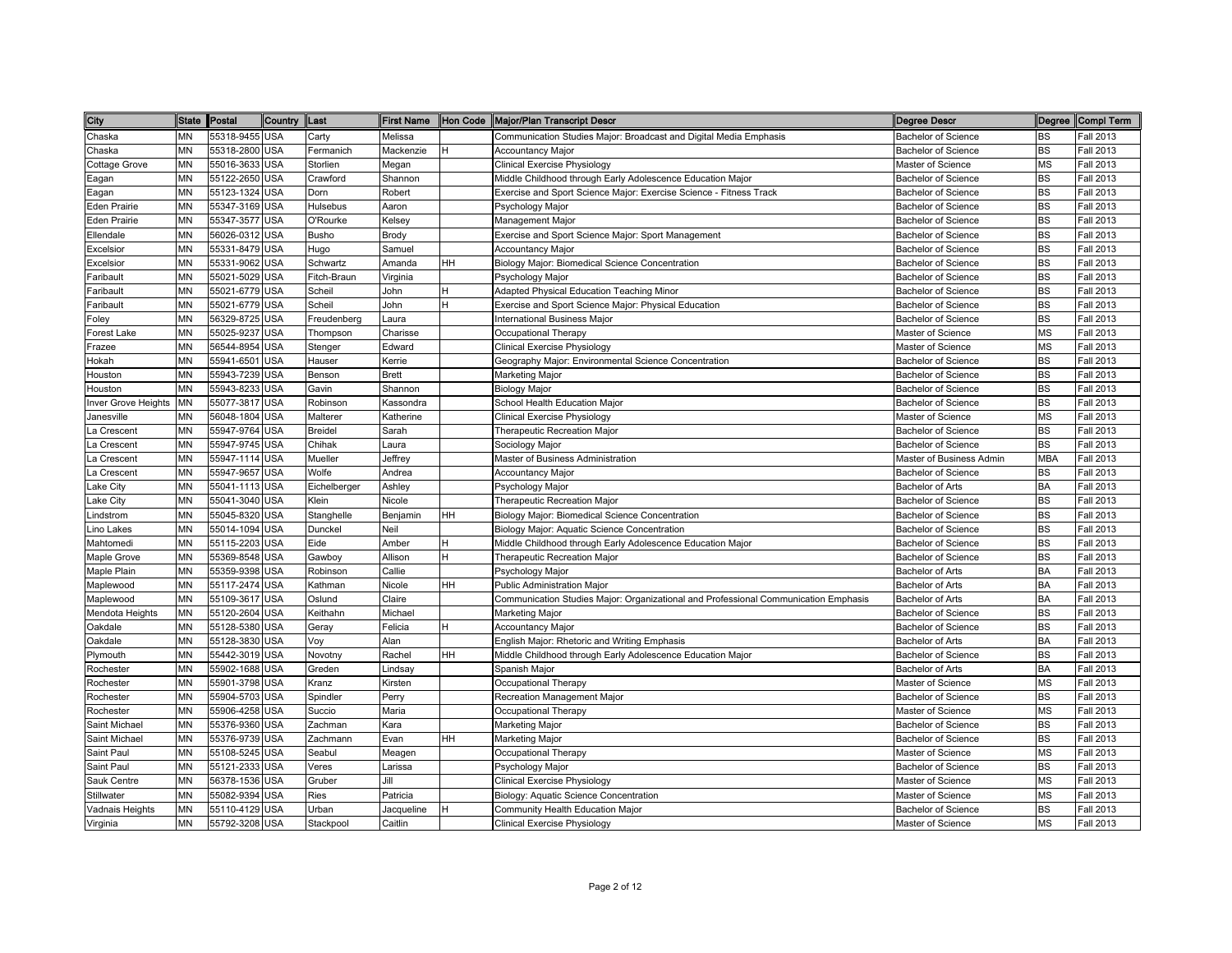| City               | State Postal |                | Country    | <b>Last</b>     |                |              | First Name Hon Code Major/Plan Transcript Descr                                     | <b>Degree Descr</b>            |            | Degree Compl Term |
|--------------------|--------------|----------------|------------|-----------------|----------------|--------------|-------------------------------------------------------------------------------------|--------------------------------|------------|-------------------|
| Winona             | ΜN           | 55987-6244 USA |            | Nelson          | Luke           | HH           | <b>Biology Major</b>                                                                | <b>Bachelor of Science</b>     | <b>BS</b>  | <b>Fall 2013</b>  |
| Winona             | ΜN           | 55987-5221 USA |            | Peterson        | Adam           |              | Management Major                                                                    | Bachelor of Science            | <b>BS</b>  | Fall 2013         |
| Woodbury           | MN           | 55125-3532 USA |            | Harelstad       | Dana           | HH           | Psychology Major                                                                    | <b>Bachelor of Science</b>     | <b>BS</b>  | <b>Fall 2013</b>  |
| Woodbury           | ΜN           | 55125-1691     | <b>USA</b> | Schulte         | Dana           | н            | Communication Studies Major: Interpersonal Communication Emphasis                   | Bachelor of Science            | <b>BS</b>  | Fall 2013         |
| Jersey City        | NJ           | 07302-3719 USA |            | Padhye          | Sachin         |              | Software Engineering                                                                | Master of Software Engineering | <b>MSE</b> | Fall 2013         |
| Watertown          | SD           | 57201-1244 USA |            | West            | Nicole         |              | Exercise and Sport Science: Human Performance                                       | Master of Science              | <b>MS</b>  | Fall 2013         |
| McKinney           | ТX           | 75070-6225     | <b>USA</b> | Peterson        | Amanda         |              | Clinical Exercise Physiology                                                        | Master of Science              | <b>MS</b>  | Fall 2013         |
| Algoma             | WI           | 54201-1341     | <b>USA</b> | Peck            | Michael        |              | Exercise and Sport Science: Physical Education Teaching                             | Master of Science              | <b>MS</b>  | <b>Fall 2013</b>  |
| Alma               | WI           | 54610-8255 USA |            | Ruff            | Hannah         |              | Occupational Therapy                                                                | Master of Science              | <b>MS</b>  | <b>Fall 2013</b>  |
| Amery              | WI           | 54001-1231     | <b>USA</b> | Tietyen         | Tyler          |              | Exercise and Sport Science Major: Physical Education                                | <b>Bachelor of Science</b>     | <b>BS</b>  | <b>Fall 2013</b>  |
| Antigo             | WI           | 54409-2448 USA |            | Kegler          | Jenna          |              | Exercise and Sport Science Major: Exercise Science - Pre-professional Track         | <b>Bachelor of Science</b>     | <b>BS</b>  | Fall 2013         |
| Antigo             | WI           | 54409-1429 USA |            | Waldvogel       | Paul           |              | Occupational Therapy                                                                | Master of Science              | <b>MS</b>  | Fall 2013         |
| Appleton           | WI           | 54915-4562 USA |            | Athanas         | Erin           |              | <b>Biology Major</b>                                                                | <b>Bachelor of Science</b>     | <b>BS</b>  | Fall 2013         |
| Appleton           | WI           | 54915-4524 USA |            | Doran           | Casey          |              | Marketing Major                                                                     | <b>Bachelor of Science</b>     | <b>BS</b>  | <b>Fall 2013</b>  |
| Appleton           | WI           | 54914-8604 USA |            | Engen           | Alyson         | H            | Exercise and Sport Science Major: Physical Education                                | <b>Bachelor of Science</b>     | <b>BS</b>  | Fall 2013         |
| Appleton           | WI           | 54914-1924 USA |            | Frazier         | Kathryn        |              | Early Childhood through Middle Childhood Education Major                            | <b>Bachelor of Science</b>     | <b>BS</b>  | <b>Fall 2013</b>  |
| Appleton           | WI           | 54914-1331     | <b>USA</b> | Heinritz        | Andrew         | н            | Microbiology Major                                                                  | <b>Bachelor of Science</b>     | <b>BS</b>  | Fall 2013         |
| Appleton           | WI           | 54914-2709 USA |            | Kelpinski       | Casey          |              | Psychology Major                                                                    | <b>Bachelor of Science</b>     | <b>BS</b>  | Fall 2013         |
| Appleton           | WI           | 54914-3725 USA |            | Leigl           | lan            | H            | <b>Finance Major</b>                                                                | <b>Bachelor of Science</b>     | <b>BS</b>  | <b>Fall 2013</b>  |
| Appleton           | WI           | 54913-6902 USA |            | Murphy          | Kyle           |              | Management Major                                                                    | <b>Bachelor of Science</b>     | <b>BS</b>  | <b>Fall 2013</b>  |
| Appleton           | WI           | 54911-2074 USA |            | Stearns         | Matthew        | H            | Exercise and Sport Science Major: Exercise Science - Pre-professional Track         | Bachelor of Science            | <b>BS</b>  | Fall 2013         |
| Appleton           | WI           | 54914-8840 USA |            | Templin         | Andrew         |              | Finance Major                                                                       | <b>Bachelor of Science</b>     | <b>BS</b>  | <b>Fall 2013</b>  |
| Arbor Vitae        | WI           | 54568-9706 USA |            | Semmerling      | Nicole         |              | <b>Biology Major</b>                                                                | <b>Bachelor of Science</b>     | <b>BS</b>  | Fall 2013         |
| Arpin              | WI           | 54410-9743 USA |            | Dorshorst       | Jacob          | н            | Exercise and Sport Science Major: Exercise Science - Pre-professional Track         | Bachelor of Science            | <b>BS</b>  | Fall 2013         |
| Ashland            | WI           | 54806-3714 USA |            | Campbell        | Erin           |              | Occupational Therapy                                                                | Master of Science              | <b>MS</b>  | <b>Fall 2013</b>  |
| Bangor             | WI           | 54614-9106 USA |            | Craig           | Alec           |              | Geography Major: Environmental Science Concentration                                | <b>Bachelor of Science</b>     | <b>BS</b>  | <b>Fall 2013</b>  |
| Bangor             | WI           | 54614-8823 USA |            | Kapanke         | Jessica        |              | Middle Childhood through Early Adolescence Education Major                          | <b>Bachelor of Science</b>     | <b>BS</b>  | <b>Fall 2013</b>  |
| Baraboo            | WI           | 53913-3023 USA |            | Emanuel         | Casey          |              | <b>Marketing Major</b>                                                              | <b>Bachelor of Science</b>     | <b>BS</b>  | <b>Fall 2013</b>  |
| Baraboo            | WI           | 53913-9117 USA |            | Parchem         | Jessica        |              | <b>Biology Major</b>                                                                | <b>Bachelor of Science</b>     | <b>BS</b>  | Fall 2013         |
| Baraboo            | WI           | 53913-2459 USA |            | Petty           | Tyler          |              | Chemistry Major: ACS Certification                                                  | <b>Bachelor of Science</b>     | <b>BS</b>  | Fall 2013         |
| Baraboo            | WI           | 53913-3208 USA |            | Trimmer         | Raegen         |              | Communication Studies Major: Organizational and Professional Communication Emphasis | <b>Bachelor of Science</b>     | <b>BS</b>  | <b>Fall 2013</b>  |
| Beaver Dam         | WI           | 53916-1727 USA |            | Pritchard       | <b>Bridget</b> | н            | Therapeutic Recreation Major                                                        | <b>Bachelor of Science</b>     | <b>BS</b>  | <b>Fall 2013</b>  |
| Belmont            | WI           | 53510-9800 USA |            | Amenda          | Megan          | <b>HH</b>    | Middle Childhood through Early Adolescence Education Major                          | <b>Bachelor of Science</b>     | <b>BS</b>  | <b>Fall 2013</b>  |
| Berlin             | WI           | 54923-0133 USA |            | Kalupa          | Julie          | <b>HH</b>    | Biology Major: Biomedical Science Concentration                                     | <b>Bachelor of Science</b>     | <b>BS</b>  | <b>Fall 2013</b>  |
| Birnamwood         | WI           | 54414-9644 USA |            | Jensen          | Megan          | <b>HH</b>    | Art Major                                                                           | <b>Bachelor of Science</b>     | <b>BS</b>  | <b>Fall 2013</b>  |
| <b>Black Creek</b> | WI           | 54106-9227 USA |            | Banker          | Courtney       |              | Marketing Major                                                                     | <b>Bachelor of Science</b>     | <b>BS</b>  | Fall 2013         |
| <b>Black Earth</b> | WI           | 53515-9727 USA |            | Ohlrogge        | Peder          | HH           | Exercise and Sport Science Major: Exercise Science - Pre-professional Track         | Bachelor of Science            | <b>BS</b>  | <b>Fall 2013</b>  |
| <b>Black Earth</b> | WI           | 53515-9727 USA |            | Ohlrogge        | Peder          | <b>HH</b>    | <b>Nutrition Minor</b>                                                              | <b>Bachelor of Science</b>     | <b>BS</b>  | <b>Fall 2013</b>  |
| Blair              | WI           | 54616-8843 USA |            | Nereng          | Ashley         |              | Clinical Exercise Physiology                                                        | Master of Science              | <b>MS</b>  | <b>Fall 2013</b>  |
| Bloomer            | WI           | 54724-4719 USA |            | Gumness         | _ydia          | н            | Early Childhood through Middle Childhood Education Major                            | Bachelor of Science            | <b>BS</b>  | <b>Fall 2013</b>  |
| Bloomington        | WI           | 53804          | USA        | Nechvatal       | Analese        | н            | Art Major                                                                           | Bachelor of Arts               | <b>BA</b>  | Fall 2013         |
| Bloomington        | WI           | 53804-9650 USA |            | Redman          | Whitney        | HH           | <b>English Education Major</b>                                                      | <b>Bachelor of Science</b>     | <b>BS</b>  | <b>Fall 2013</b>  |
| Boscobel           | WI           | 53805-9503 USA |            | Reynolds        | Maggie         |              | Occupational Therapy                                                                | Master of Science              | <b>MS</b>  | Fall 2013         |
| Boscobel           | WI           | 53805-1108 USA |            | Weadge          | Cody           | $\mathsf{H}$ | Social Studies Education Major (Broad Field Option B)                               | <b>Bachelor of Science</b>     | <b>BS</b>  | <b>Fall 2013</b>  |
| <b>Brodhead</b>    | WI           | 53520-1311 USA |            | Lederman        | <b>Brooke</b>  | HH           | Middle Childhood through Early Adolescence Education Major                          | <b>Bachelor of Science</b>     | <b>BS</b>  | <b>Fall 2013</b>  |
| Brookfield         | WI           | 53045-3870 USA |            | Allsop          | Danielle       | HH           | Biology Major: Biomedical Science Concentration                                     | Bachelor of Science            | <b>BS</b>  | <b>Fall 2013</b>  |
| Brookfield         | WI           | 53045-4274 USA |            | Berg            | Megan          |              | Recreation Management Major                                                         | <b>Bachelor of Science</b>     | <b>BS</b>  | <b>Fall 2013</b>  |
| Brookfield         | WI           | 53005-7118 USA |            | <b>Buschke</b>  | Kristen        | HH           | Mathematics Major: Actuarial Science Concentration                                  | Bachelor of Science            | <b>BS</b>  | Fall 2013         |
| Brookfield         | WI           | 53045-3865 USA |            | <b>DiMiceli</b> | Alyssa         |              | Finance Major: Risk, Insurance and Financial Planning Concentration                 | Bachelor of Science            | <b>BS</b>  | Fall 2013         |
| <b>Brookfield</b>  | WI           | 53005-3736 USA |            | Schmitt         | Brian          |              | Biology Major: Cellular and Molecular Biology Concentration                         | <b>Bachelor of Science</b>     | <b>BS</b>  | <b>Fall 2013</b>  |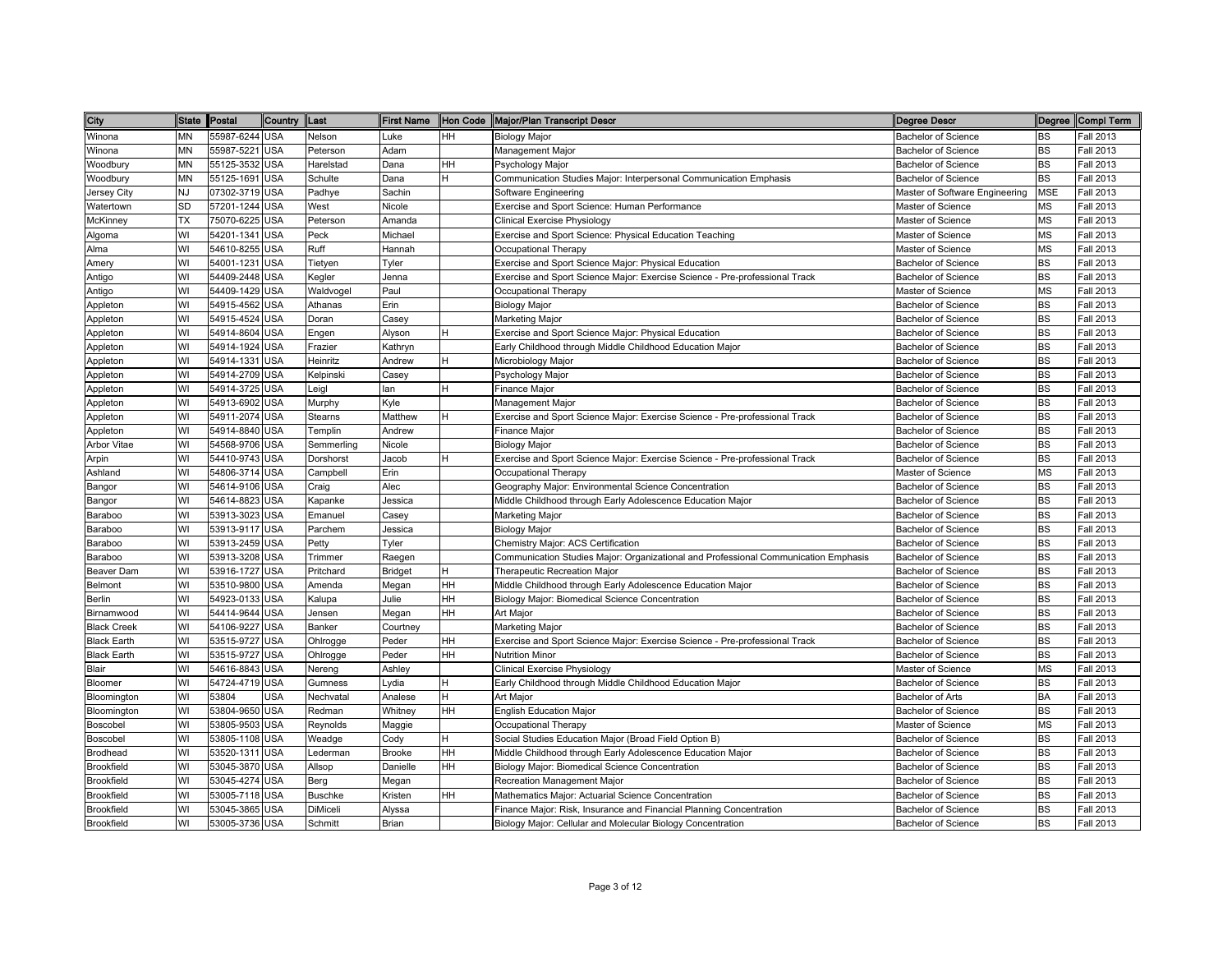| City                |    | State Postal   | Country    | Last           |               |    | First Name Hon Code Major/Plan Transcript Descr                                     | Degree Descr               |           | Degree Compl Term |
|---------------------|----|----------------|------------|----------------|---------------|----|-------------------------------------------------------------------------------------|----------------------------|-----------|-------------------|
| Brookfield          | WI | 53045-5037 USA |            | Sova           | Matthew       |    | Marketing Major                                                                     | <b>Bachelor of Science</b> | BS        | Fall 2013         |
| Brookfield          | WI | 53045-4663 USA |            | Zima           | Rebecca       |    | Mathematics Education Major                                                         | Bachelor of Science        | <b>BS</b> | Fall 2013         |
| <b>Brown Deer</b>   | WI | 53223-2332     | <b>USA</b> | Lillie         | Kristin       | HH | Therapeutic Recreation Major                                                        | <b>Bachelor of Science</b> | <b>BS</b> | Fall 2013         |
| <b>Brownsville</b>  | WI | 53006-1306     | <b>USA</b> | Nickel         | Gregory       |    | English Major: Rhetoric and Writing Emphasis                                        | <b>Bachelor of Arts</b>    | BA        | Fall 2013         |
| Browntown           | WI | 53522-9765     | <b>USA</b> | Luhman         | Jordan        |    | Communication Studies Major: Organizational and Professional Communication Emphasis | <b>Bachelor of Science</b> | <b>BS</b> | Fall 2013         |
| Bryant              | WI | 54418-9755     | <b>USA</b> | Gallenberg     | Kimberly      |    | Chemistry Major: ACS Certification                                                  | <b>Bachelor of Science</b> | <b>BS</b> | <b>Fall 2013</b>  |
| Burlington          | WI | 53105-3066     | <b>USA</b> | Eulgen         | Stephanie     |    | Chemistry Major: Environmental Science Concentration                                | <b>Bachelor of Science</b> | <b>BS</b> | <b>Fall 2013</b>  |
| Burlington          | WI | 53105-1066     | <b>USA</b> | Heck           | Tyler         |    | Middle Childhood through Early Adolescence Education Major                          | Bachelor of Science        | <b>BS</b> | <b>Fall 2013</b>  |
| Burlington          | WI | 53105-9449     | <b>USA</b> | Meisner        | Andrew        |    | Chemistry Major: ACS Certification                                                  | <b>Bachelor of Science</b> | <b>BS</b> | <b>Fall 2013</b>  |
| Burlington          | WI | 53105-8411     | <b>USA</b> | Miller         | <b>Brooke</b> |    | Marketing Major                                                                     | <b>Bachelor of Science</b> | <b>BS</b> | <b>Fall 2013</b>  |
| Burlington          | WI | 53105-2413     | <b>USA</b> | Nadolski       | Austin        |    | Biology Major: Biomedical Science Concentration                                     | Bachelor of Science        | <b>BS</b> | Fall 2013         |
| Cadott              | WI | 54727-4700     | <b>USA</b> | Foiles         | <b>Brent</b>  |    | <b>Accountancy Major</b>                                                            | <b>Bachelor of Science</b> | <b>BS</b> | <b>Fall 2013</b>  |
| Cambridge           | WI | 53523-9202 USA |            | Oates          | Patrick       |    | Finance Major                                                                       | <b>Bachelor of Science</b> | <b>BS</b> | <b>Fall 2013</b>  |
| Cambridge           | WI | 53523-8800     | <b>USA</b> | Pfeifer        | Tayler        | HН | Finance Major                                                                       | Bachelor of Science        | <b>BS</b> | Fall 2013         |
| Campbellsport       | WI | 53010-2909     | <b>USA</b> | Schmidt        | Chelsea       |    | Middle Childhood through Early Adolescence Education Major                          | <b>Bachelor of Science</b> | <b>BS</b> | Fall 2013         |
| Cazenovia           | WI | 53924-7169     | <b>USA</b> | Wermund        | Taylor        | HH | Social Studies Education Major (Broad Field Option A)                               | <b>Bachelor of Science</b> | <b>BS</b> | Fall 2013         |
| Cedarburg           | WI | 53012-8947     | <b>USA</b> | Birschbach     | Brittany      |    | <b>Biology Major</b>                                                                | <b>Bachelor of Science</b> | <b>BS</b> | Fall 2013         |
| Cedarburg           | WI | 53012-1214     | <b>USA</b> | Dziewa         | Jacob         |    | Management Major                                                                    | Bachelor of Science        | <b>BS</b> | Fall 2013         |
| Chaseburg           | WI | 54621-9779 USA |            | <b>Bluske</b>  | Britany       |    | Management Major                                                                    | <b>Bachelor of Science</b> | <b>BS</b> | <b>Fall 2013</b>  |
| Chaseburg           | WI | 54621-7513     | <b>USA</b> | Urbanek        | Benjamin      |    | <b>Biology Major</b>                                                                | Bachelor of Science        | <b>BS</b> | Fall 2013         |
| Chetek              | WI | 54728-8007     | <b>USA</b> | Taft           | Jared         |    | Middle Childhood through Early Adolescence Education Major                          | Bachelor of Science        | <b>BS</b> | <b>Fall 2013</b>  |
| Chilton             | WI | 53014-1236     | <b>USA</b> | Ausloos        | Michael       |    | Biology Major                                                                       | <b>Bachelor of Science</b> | <b>BS</b> | <b>Fall 2013</b>  |
| Chippewa Falls      | WI | 54729-1317     | <b>USA</b> | <b>Bresina</b> | Landon        | HH | Biology Major: Biomedical Science Concentration                                     | <b>Bachelor of Science</b> | <b>BS</b> | <b>Fall 2013</b>  |
| Chippewa Falls      | WI | 54729-9636     | <b>USA</b> | Stokka         | Abigail       | HН | Community Health Education Major                                                    | Bachelor of Science        | <b>BS</b> | Fall 2013         |
| Chippewa Falls      | WI | 54729-2313 USA |            | Weiland        | Mary          | н  | Music Major: Instrumental Emphasis                                                  | <b>Bachelor of Science</b> | <b>BS</b> | <b>Fall 2013</b>  |
| Cleveland           | WI | 53015-1444     | <b>USA</b> | Schnell        | Rachel        | н  | Therapeutic Recreation Major                                                        | <b>Bachelor of Science</b> | BS        | Fall 2013         |
| Coleman             | WI | 54112-9586     | <b>USA</b> | Mataitis       | Laura         |    | Marketing Major                                                                     | Bachelor of Science        | <b>BS</b> | Fall 2013         |
| Colgate             | WI | 53017-9743     | <b>USA</b> | <b>Briggs</b>  | David         |    | English Major: Rhetoric and Writing Emphasis                                        | <b>Bachelor of Arts</b>    | <b>BA</b> | Fall 2013         |
| Columbus            | WI | 53925-1548     | <b>USA</b> | Poser          | Michael       |    | <b>Biology Major</b>                                                                | <b>Bachelor of Science</b> | <b>BS</b> | Fall 2013         |
| Coon Valley         | WI | 54623-8041     | <b>USA</b> | Radke          | Grant         | H  | Exercise and Sport Science Major: Physical Education                                | <b>Bachelor of Science</b> | <b>BS</b> | Fall 2013         |
| Cottage Grove       | WI | 53527-9752     | <b>USA</b> | Argall         | Tyler         |    | <b>Marketing Major</b>                                                              | <b>Bachelor of Science</b> | <b>BS</b> | <b>Fall 2013</b>  |
| <b>Cross Plains</b> | WI | 53528-9587     | <b>USA</b> | Hlavacka       | Melissa       | HH | Middle Childhood through Early Adolescence Education Major                          | <b>Bachelor of Science</b> | <b>BS</b> | <b>Fall 2013</b>  |
| <b>Cross Plains</b> | WI | 53528-9567     | <b>USA</b> | Koenig         | Casey         | H  | Communication Studies Major: Organizational and Professional Communication Emphasis | Bachelor of Science        | <b>BS</b> | Fall 2013         |
| <b>Cross Plains</b> | WI | 53528-9730     | <b>USA</b> | Maier          | Randall       |    | Management Major                                                                    | <b>Bachelor of Science</b> | <b>BS</b> | <b>Fall 2013</b>  |
| Cumberland          | WI | 54829-9217     | <b>USA</b> | Peters         | Sara          |    | Communication Studies Major: Interpersonal Communication Emphasis                   | <b>Bachelor of Arts</b>    | BA        | <b>Fall 2013</b>  |
| Cumberland          | WI | 54829-9337     | <b>USA</b> | Weltzin        | Nathan        |    | Exercise and Sport Science Major: Exercise Science - Pre-professional Track         | Bachelor of Science        | <b>BS</b> | <b>Fall 2013</b>  |
| Cumberland          | WI | 54829-9337     | <b>USA</b> | Weltzin        | Nathan        |    | Psychology Minor                                                                    | <b>Bachelor of Science</b> | <b>BS</b> | <b>Fall 2013</b>  |
| Darlington          | WI | 53530-9591     | <b>USA</b> | Taylor         | Allison       |    | Management Major                                                                    | <b>Bachelor of Science</b> | <b>BS</b> | <b>Fall 2013</b>  |
| De Forest           | WI | 53532-1009     | <b>USA</b> | Bischel        | Adam          |    | Microbiology Major                                                                  | Bachelor of Science        | <b>BS</b> | Fall 2013         |
| De Forest           | WI | 53532-1009     | <b>USA</b> | <b>Bischel</b> | Adam          |    |                                                                                     | <b>Bachelor of Science</b> | <b>BS</b> | Fall 2013         |
| De Forest           | WI | 53532-2022     | <b>USA</b> | Brown          | Tyler         |    | Psychology Major                                                                    | <b>Bachelor of Science</b> | <b>BS</b> | Fall 2013         |
| De Forest           | WI | 53532-2561     | <b>USA</b> | Cooper         | Andrew        |    | Management Major                                                                    | <b>Bachelor of Science</b> | <b>BS</b> | <b>Fall 2013</b>  |
| De Forest           | WI | 53532-1455     | <b>USA</b> | Maerz          | ance          |    | Clinical Exercise Physiology                                                        | Master of Science          | <b>MS</b> | Fall 2013         |
| De Forest           | WI | 53532-2607     | <b>USA</b> | Porter         | Brennan       |    | Sociology Major                                                                     | Bachelor of Arts           | BA        | <b>Fall 2013</b>  |
| De Pere             | WI | 54115-7951     | <b>USA</b> | Fabich         | Sarah         | H  | Community Health Education Major                                                    | Bachelor of Science        | <b>BS</b> | <b>Fall 2013</b>  |
| De Pere             | WI | 54115-3362     | <b>USA</b> | Lyon           | Ellen         |    | <b>Clinical Exercise Physiology</b>                                                 | Master of Science          | <b>MS</b> | <b>Fall 2013</b>  |
| De Pere             | WI | 54115-1922     | <b>USA</b> | Smits          | Eric          |    | Biology Major: Environmental Science Concentration                                  | <b>Bachelor of Science</b> | <b>BS</b> | <b>Fall 2013</b>  |
| De Pere             | WI | 54115-2650     | <b>USA</b> | Stein          | Megan         |    | Psychology Major                                                                    | Bachelor of Science        | <b>BS</b> | Fall 2013         |
| Delafield           | WI | 53018-3266     | <b>USA</b> | Cerwin         | Emma          | н  | Early Childhood through Middle Childhood Education Major                            | Bachelor of Science        | <b>BS</b> | Fall 2013         |
| Delafield           | WI | 53018-2406 USA |            | Littmann       | Justin        |    | Philosophy Major                                                                    | <b>Bachelor of Science</b> | <b>BS</b> | <b>Fall 2013</b>  |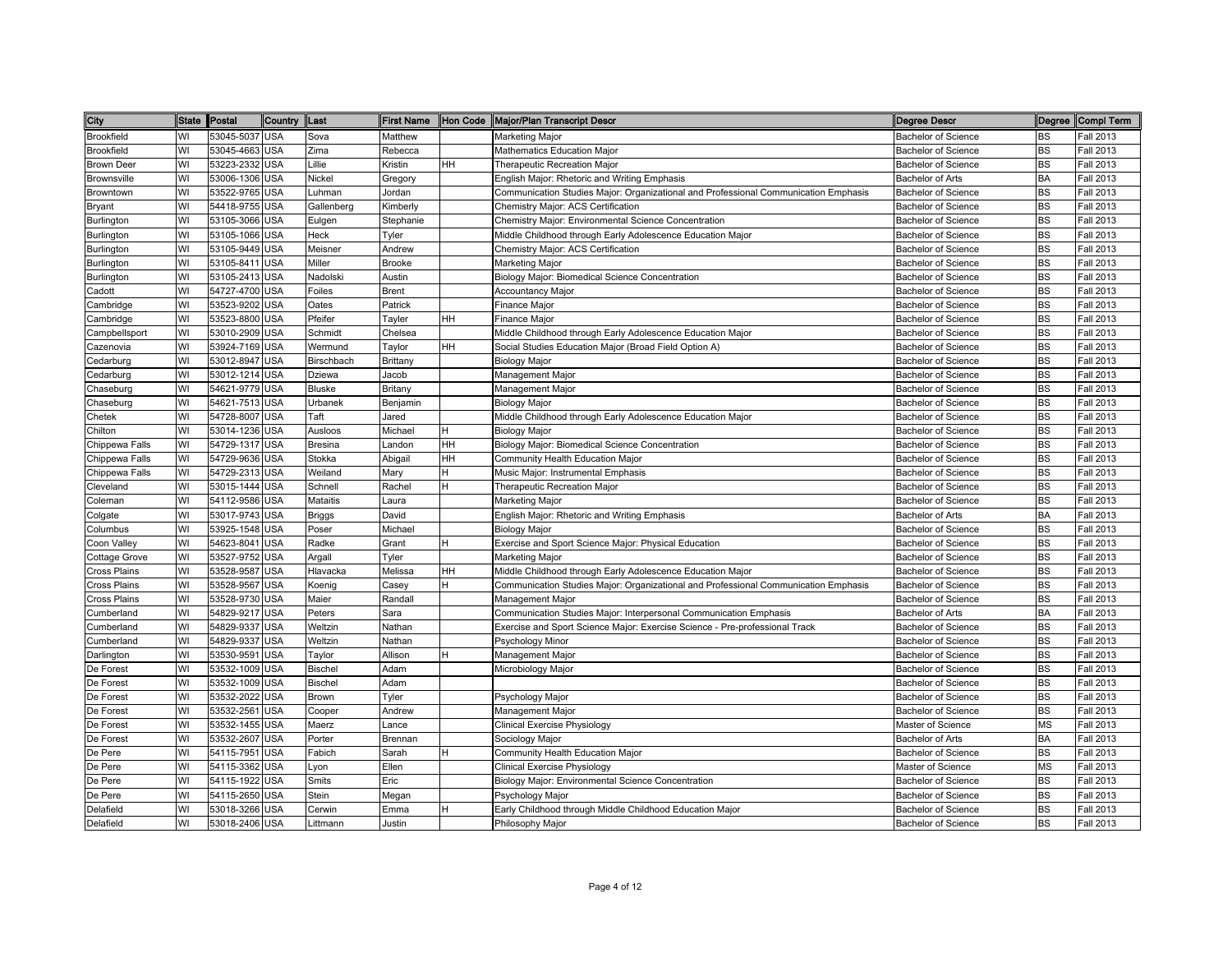| City          |    | State Postal   | Country Last |              |              |    | First Name Hon Code Major/Plan Transcript Descr<br><b>Degree Descr</b>                   |            | Degree Compl Term |
|---------------|----|----------------|--------------|--------------|--------------|----|------------------------------------------------------------------------------------------|------------|-------------------|
| Dodgeville    | WI | 53533-2204 USA |              | Forrest      | Emily        |    | <b>International Business Major</b><br><b>Bachelor of Science</b>                        | BS         | <b>Fall 2013</b>  |
| Dodgeville    | WI | 53533-1530 USA |              | Meuer        | Nathan       |    | Master of Business Administration<br>Master of Business Admin                            | <b>MBA</b> | Fall 2013         |
| Dodgeville    | WI | 53533-8713 USA |              | Miess        | Ashley       |    | Occupational Therapy<br>Master of Science                                                | <b>MS</b>  | <b>Fall 2013</b>  |
| Dodgeville    | WI | 53533-8946 USA |              | Rundhaug     | Bryan        | HΗ | Exercise and Sport Science Major: Physical Education<br><b>Bachelor of Science</b>       | <b>BS</b>  | <b>Fall 2013</b>  |
| Durand        | WI | 54736-4505     | <b>USA</b>   | Bantle       | lan          |    | <b>International Business Major</b><br><b>Bachelor of Science</b>                        | BS         | <b>Fall 2013</b>  |
| Durand        | WI | 54736-1714     | <b>USA</b>   | Saddoris     | Matthew      |    | <b>Bachelor of Science</b><br>Marketing Major                                            | <b>BS</b>  | Fall 2013         |
| East Troy     | WI | 53120-1396     | <b>USA</b>   | Raduenz      | Amanda       |    | Early Childhood through Middle Childhood Education Major<br><b>Bachelor of Science</b>   | BS         | <b>Fall 2013</b>  |
| Eau Claire    | WI | 54703-1578 USA |              | Campbell     | Justin       |    | <b>Accountancy Major</b><br><b>Bachelor of Science</b>                                   | BS         | Fall 2013         |
| Eau Claire    | WI | 54703-5759 USA |              | Hahn         | Paul         |    | Marketing Major<br><b>Bachelor of Science</b>                                            | BS         | <b>Fall 2013</b>  |
| Eau Claire    | WI | 54703-0612 USA |              | Holman       | Kaylene      |    | Occupational Therapy<br>Master of Science                                                | <b>MS</b>  | <b>Fall 2013</b>  |
| Eau Claire    | WI | 54701-9232     | <b>USA</b>   | Hougen       | Henry        |    | Physics Major: Biomedical Concentration<br><b>Bachelor of Science</b>                    | <b>BS</b>  | <b>Fall 2013</b>  |
| Eau Claire    | WI | 54703-5994     | <b>USA</b>   | McRae        | Ryan         |    | Sociology Major<br><b>Bachelor of Science</b>                                            | <b>BS</b>  | <b>Fall 2013</b>  |
| Eau Claire    | WI | 54703-1322 USA |              | Schweiner    | Alexander    |    | <b>Accountancy Major</b><br><b>Bachelor of Science</b>                                   | <b>BS</b>  | <b>Fall 2013</b>  |
| Eau Claire    | WI | 54701-8512 USA |              | Webber       | Chelsey      |    | Occupational Therapy<br>Master of Science                                                | <b>MS</b>  | <b>Fall 2013</b>  |
| Eden          | WI | 53019          | <b>USA</b>   | Mayer        | William      |    | <b>Bachelor of Science</b><br>Sociology Major                                            | BS         | <b>Fall 2013</b>  |
| Eden          | WI | 53019-1355 USA |              | Scannell     | Neil         |    | Exercise and Sport Science Major: Physical Education<br><b>Bachelor of Science</b>       | BS         | Fall 2013         |
| Elm Grove     | WI | 53122-1120 USA |              | Wehse        | Lisa         |    | Management Major<br><b>Bachelor of Science</b>                                           | <b>BS</b>  | <b>Fall 2013</b>  |
| Elmwood       | WI | 54740-8346     | <b>USA</b>   | Borgschatz   | Mariah       |    | Software Engineering<br>Master of Software Engineering                                   | <b>MSE</b> | <b>Fall 2013</b>  |
| Ettrick       | WI | 54627-9325     | <b>USA</b>   | Hynes        | Hilary       |    | <b>Accountancy Major</b><br><b>Bachelor of Science</b>                                   | BS         | <b>Fall 2013</b>  |
| Ettrick       | WI | 54627-9111     | <b>USA</b>   | Juszczak     | Nicholas     |    | Computer Science Major<br><b>Bachelor of Science</b>                                     | <b>BS</b>  | <b>Fall 2013</b>  |
| Evansville    | WI | 53536-8438 USA |              | Gransee      | Adam         |    | <b>Economics Major</b><br><b>Bachelor of Science</b>                                     | <b>BS</b>  | <b>Fall 2013</b>  |
| Fitchburg     | WI | 53711-6405     | <b>USA</b>   | Dolinsky     | Michael      |    | Management Major<br><b>Bachelor of Science</b>                                           | <b>BS</b>  | <b>Fall 2013</b>  |
| Franklin      | WI | 53132-2209 USA |              | Blackwood    | Samantha     |    | Biology Major: Biomedical Science Concentration<br>Bachelor of Science                   | <b>BS</b>  | <b>Fall 2013</b>  |
| Franklin      | WI | 53132-2362     | <b>USA</b>   | Dillig       | Erica        |    | Recreation Management<br>Master of Science                                               | ΜS         | <b>Fall 2013</b>  |
| Franklin      | WI | 53132-8221     | <b>USA</b>   | Pritchard    | Mike         |    | Finance Major<br><b>Bachelor of Science</b>                                              | <b>BS</b>  | <b>Fall 2013</b>  |
| Franklin      | WI | 53132-8590 USA |              | Romanowski   | Alexander    |    | Management Major<br><b>Bachelor of Science</b>                                           | <b>BS</b>  | <b>Fall 2013</b>  |
| Freedom       | WI | 54130-7543 USA |              | Gonzalez     | Cristian     |    | Biology Major: Biomedical Science Concentration<br><b>Bachelor of Science</b>            | <b>BS</b>  | <b>Fall 2013</b>  |
| Freedom       | WI | 54130          | <b>USA</b>   | Varick       | Reese        |    | Biology Major: Biomedical Science Concentration<br><b>Bachelor of Science</b>            | BS         | <b>Fall 2013</b>  |
| Galesville    | WI | 54630-8014     | <b>USA</b>   | Tolzman      | Casey        |    | Community Health Education: Public Health<br>Master of Public Health                     | <b>MPH</b> | <b>Fall 2013</b>  |
| Genesee Depot | WI | 53127-0062     | <b>USA</b>   | Gehrt        | Anders       | HH | Geography Major: Environmental Science Concentration<br><b>Bachelor of Science</b>       | <b>BS</b>  | <b>Fall 2013</b>  |
| Genoa City    | WI | 53128-2002     | <b>USA</b>   | Ecklund      | Richard      |    | <b>Bachelor of Science</b><br>Sociology Major                                            | BS         | <b>Fall 2013</b>  |
| Genoa City    | WI | 53128-1126 USA |              | Kiefer       | Jacob        |    | Social Studies Education Major (Broad Field Option B)<br><b>Bachelor of Science</b>      | BS         | <b>Fall 2013</b>  |
| Grafton       | WI | 53024-9553     | <b>USA</b>   | Zeman        | Joseph       |    | Psychology Major<br><b>Bachelor of Science</b>                                           | <b>BS</b>  | <b>Fall 2013</b>  |
| Green Bay     | WI | 54313-7166 USA |              | Baker        | Taylor       |    | Exercise and Sport Science Major: Physical Education<br><b>Bachelor of Science</b>       | <b>BS</b>  | <b>Fall 2013</b>  |
| Green Bay     | WI | 54311-9462 USA |              | Bomber       | Samuel       |    | Psychology Major<br><b>Bachelor of Science</b>                                           | <b>BS</b>  | <b>Fall 2013</b>  |
| Green Bay     | WI | 54303-6581     | <b>USA</b>   | Fiest        | Cody         |    | Psychology Major<br><b>Bachelor of Science</b>                                           | <b>BS</b>  | <b>Fall 2013</b>  |
| Green Bay     | WI | 54304-3244     | <b>USA</b>   | Hyska        | Elizabeth    |    | <b>Bachelor of Arts</b><br>Spanish Major                                                 | BA         | <b>Fall 2013</b>  |
| Green Bay     | WI | 54313-1364     | <b>USA</b>   | Matthews     | Robert       |    | Mathematics Major: Education Emphasis<br><b>Bachelor of Science</b>                      | <b>BS</b>  | <b>Fall 2013</b>  |
| Green Bay     | WI | 54311-6554     | <b>USA</b>   | Oettinger    | Austin       |    | Marketing Major<br><b>Bachelor of Science</b>                                            | BS         | <b>Fall 2013</b>  |
| Green Bay     | WI | 54311-6074     | <b>USA</b>   | Paul         | Kathleen     |    | Occupational Therapy<br>Master of Science                                                | <b>MS</b>  | <b>Fall 2013</b>  |
| Green Bay     | WI | 54302-4953     | <b>USA</b>   | Siehr        | Shaina       | HH | <b>Bachelor of Science</b><br>Therapeutic Recreation Major                               | <b>BS</b>  | <b>Fall 2013</b>  |
| Green Bay     | WI | 54302-4809     | <b>USA</b>   | Van Lieshout | Kathleen     |    | Middle Childhood through Early Adolescence Education Major<br><b>Bachelor of Science</b> | BS         | <b>Fall 2013</b>  |
| Greenfield    | WI | 53228-2533     | <b>USA</b>   | Larson       | Caitlin      |    | Archaeological Studies Major<br><b>Bachelor of Science</b>                               | <b>BS</b>  | <b>Fall 2013</b>  |
| Greenfield    | WI | 53220-2840 USA |              | Szydel       | Kayla        |    | Biology Major: Biomedical Science Concentration<br><b>Bachelor of Science</b>            | <b>BS</b>  | Fall 2013         |
| Hammond       | WI | 54015-5417     | <b>USA</b>   | Juen         | Anthony      |    | Communication Studies Major: Interpersonal Communication Emphasis<br>Bachelor of Science | BS         | Fall 2013         |
| Hartford      | WI | 53027-9059 USA |              | Ballogh      | Jaimee       |    | Psychology Major<br><b>Bachelor of Science</b>                                           | <b>BS</b>  | <b>Fall 2013</b>  |
| Hartford      | WI | 53027-8813 USA |              | Hanrahan     | Jordan       |    | Biology Major: Biomedical Science Concentration<br><b>Bachelor of Science</b>            | <b>BS</b>  | <b>Fall 2013</b>  |
| Hartland      | WI | 53029-2457 USA |              | Trentadue    | Sarah        |    | Community Health Education Major<br><b>Bachelor of Science</b>                           | BS         | <b>Fall 2013</b>  |
| Hilbert       | WI | 54129-9548 USA |              | Gast         | <b>Brook</b> |    | Mathematics Major<br>Bachelor of Science                                                 | <b>BS</b>  | <b>Fall 2013</b>  |
| Hilbert       | WI | 54129-9245 USA |              | Sweere       | Nicholas     |    | <b>Bachelor of Science</b><br>Management Major                                           | <b>BS</b>  | <b>Fall 2013</b>  |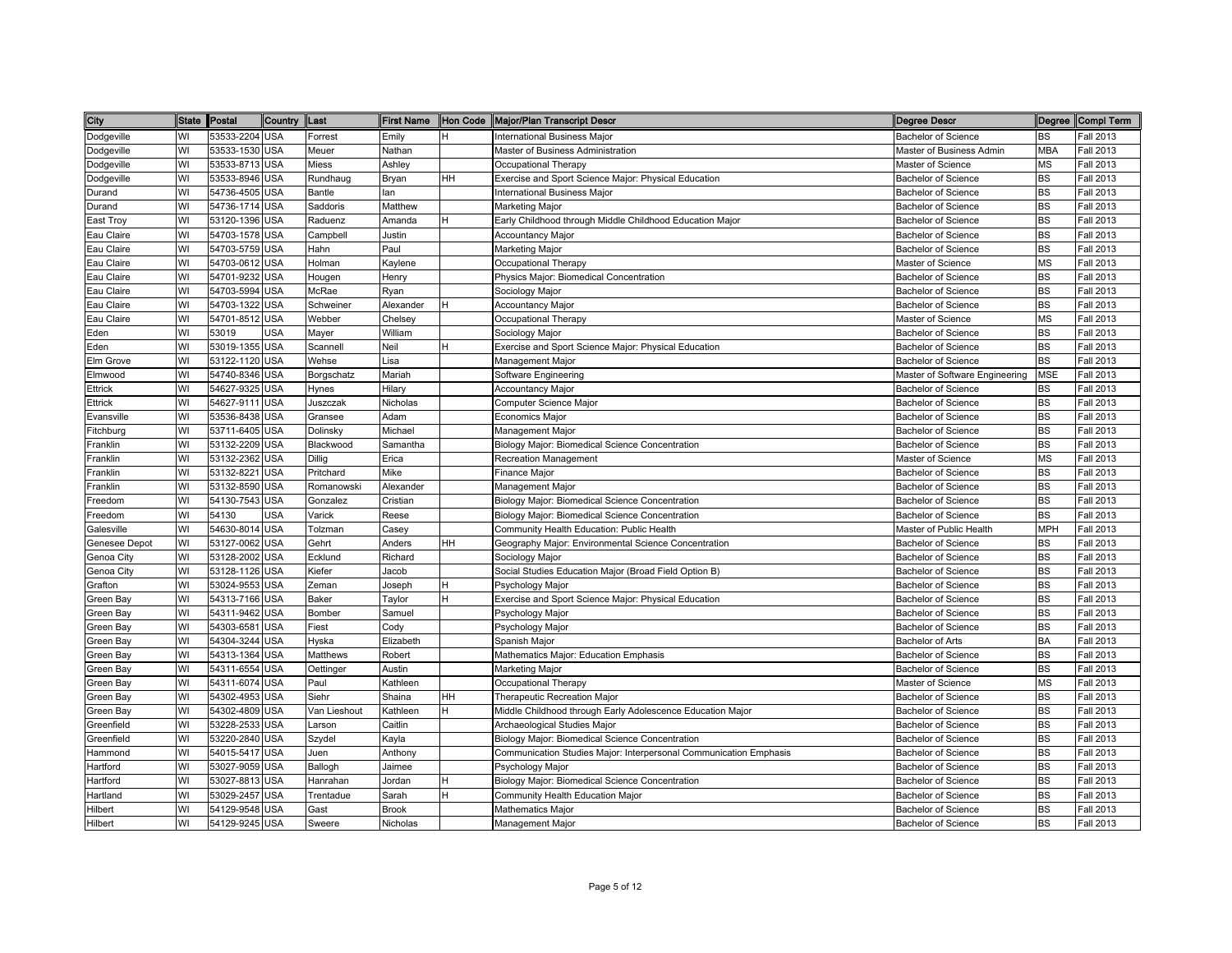| City                 |    | State Postal   | Country  Last |                 |           |     | First Name Hon Code Major/Plan Transcript Descr                                     | <b>Degree Descr</b>            |             | Degree Compl Term |
|----------------------|----|----------------|---------------|-----------------|-----------|-----|-------------------------------------------------------------------------------------|--------------------------------|-------------|-------------------|
| Holmen               | WI | 54636-8626     | <b>USA</b>    | <b>Brickner</b> | Adam      |     | <b>Accountancy Major</b>                                                            | Bachelor of Science            | <b>BS</b>   | <b>Fall 2013</b>  |
| Holmen               | WI | 54636-9280 USA |               | Brown           | Jessica   |     | Middle Childhood through Early Adolescence Education Major                          | <b>Bachelor of Science</b>     | <b>BS</b>   | <b>Fall 2013</b>  |
| Holmen               | WI | 54636-9058 USA |               | Heintz          | Chelsey   |     | Art Major                                                                           | Bachelor of Arts               | BA          | <b>Fall 2013</b>  |
| Holmen               | WI | 54636-8818 USA |               | Siegersma       | Rachel    |     | Special Education                                                                   | Master of Science in Education | <b>MSED</b> | <b>Fall 2013</b>  |
| Holmen               | WI | 54636-9279     | <b>USA</b>    | Speckeen        | Ashton    | HН  | Middle Childhood through Early Adolescence Education Major                          | <b>Bachelor of Science</b>     | <b>BS</b>   | Fall 2013         |
| Holmen               | WI | 54636-9110     | <b>USA</b>    | Van Riper       | Ramona    |     | Accountancy Major                                                                   | <b>Bachelor of Science</b>     | <b>BS</b>   | Fall 2013         |
| <b>Howards Grove</b> | WI | 53083-1477     | <b>USA</b>    | Finnell         | Ashlee    |     | <b>Biology Major</b>                                                                | <b>Bachelor of Science</b>     | <b>BS</b>   | <b>Fall 2013</b>  |
| Hudson               | WI | 54016-7698     | <b>USA</b>    | Duncan          | Megan     |     | Psychology Major                                                                    | <b>Bachelor of Science</b>     | <b>BS</b>   | <b>Fall 2013</b>  |
| Hudson               | WI | 54016-8137     | <b>USA</b>    | Kaisersatt      | Joseph    |     | <b>Clinical Exercise Physiology</b>                                                 | Master of Science              | <b>MS</b>   | Fall 2013         |
| Hudson               | WI | 54016-8115     | <b>USA</b>    | Saathoff        | Rachael   |     | Therapeutic Recreation Major                                                        | <b>Bachelor of Science</b>     | <b>BS</b>   | <b>Fall 2013</b>  |
| lola                 | WI | 54945-851      | <b>USA</b>    | Anderson        | Brett     |     | Biology Major: Biomedical Science Concentration                                     | <b>Bachelor of Science</b>     | <b>BS</b>   | <b>Fall 2013</b>  |
| Jackson              | WI | 53037-9593     | <b>USA</b>    | <b>Brandt</b>   | Nickolas  |     | Theatre Arts Major: Performance Emphasis                                            | Bachelor of Arts               | BA          | Fall 2013         |
| Kendall              | WI | 54638-8606     | <b>USA</b>    | Kobel           | Sheri     |     | Special Education                                                                   | Master of Science in Education | <b>MSED</b> | <b>Fall 2013</b>  |
| Kenosha              | WI | 53144-1873 USA |               | <b>Busse</b>    | Megan     |     | Political Science Major                                                             | Bachelor of Science            | <b>BS</b>   | <b>Fall 2013</b>  |
| Kenosha              | WI | 53140-5106     | <b>USA</b>    | Ewald           | Nicholas  |     | Community Health Education: Public Health                                           | Master of Public Health        | <b>MPH</b>  | <b>Fall 2013</b>  |
| Kimberly             | WI | 54136-2319     | <b>USA</b>    | Femal           | Chelsea   |     | Biology Major: Biomedical Science Concentration                                     | <b>Bachelor of Science</b>     | <b>BS</b>   | Fall 2013         |
| Kronenwetter         | WI | 54455-8104     | <b>USA</b>    | Sepnafski       | Alexa     |     | <b>Therapeutic Recreation Major</b>                                                 | <b>Bachelor of Science</b>     | <b>BS</b>   | Fall 2013         |
| La Crosse            | WI | 54603-1402     | <b>USA</b>    | Albrecht        | Rachel    |     | Art Major                                                                           | <b>Bachelor of Science</b>     | <b>BS</b>   | <b>Fall 2013</b>  |
| La Crosse            | WI | 54601-5503     | <b>USA</b>    | Arttus          | Jesse     |     | Psychology Major                                                                    | <b>Bachelor of Science</b>     | <b>BS</b>   | Fall 2013         |
| La Crosse            | WI | 54601-4343 USA |               | <b>Backes</b>   | Andrew    |     | Computer Science Major                                                              | <b>Bachelor of Science</b>     | <b>BS</b>   | <b>Fall 2013</b>  |
| La Crosse            | WI | 54603-1540 USA |               | Beatse          | Brannick  |     | Biology Major: Environmental Science Concentration                                  | <b>Bachelor of Science</b>     | <b>BS</b>   | <b>Fall 2013</b>  |
| La Crosse            | WI | 54601-3426     | <b>USA</b>    | Berdahl         | Greta     |     | Early Childhood through Middle Childhood Education Major                            | <b>Bachelor of Science</b>     | <b>BS</b>   | <b>Fall 2013</b>  |
| La Crosse            | WI | 54603-2197     | <b>USA</b>    | Bielefeldt      | Edward    |     | Geography Major: Geographic Information Science Concentration                       | <b>Bachelor of Science</b>     | <b>BS</b>   | Fall 2013         |
| La Crosse            | WI | 54601-2744     | <b>USA</b>    | <b>Boisvert</b> | Brandon   |     | Economics Major                                                                     | <b>Bachelor of Science</b>     | <b>BS</b>   | <b>Fall 2013</b>  |
| La Crosse            | WI | 54601-6044 USA |               | Boland          | Emily     |     | Therapeutic Recreation Major                                                        | <b>Bachelor of Science</b>     | <b>BS</b>   | <b>Fall 2013</b>  |
| La Crosse            | WI | 54601-7250 USA |               | Brokaw          | Kali      | HH. | English Major: Rhetoric and Writing Emphasis                                        | Bachelor of Arts               | BA          | <b>Fall 2013</b>  |
| La Crosse            | WI | 54603-1665     | <b>USA</b>    | Brown           | Jason     |     | Management Major                                                                    | <b>Bachelor of Science</b>     | <b>BS</b>   | <b>Fall 2013</b>  |
| La Crosse            | WI | 54601-3623     | <b>USA</b>    | Castro          | Eugenia   |     | Women's Studies Major                                                               | <b>Bachelor of Science</b>     | <b>BS</b>   | Fall 2013         |
| La Crosse            | WI | 54601-3674     | <b>USA</b>    | Fan             | Weihua    |     | Recreation Management                                                               | Master of Science              | <b>MS</b>   | Fall 2013         |
| La Crosse            | WI | 54601-4309     | <b>USA</b>    | Fargo           | Paul      |     | <b>Finance Major</b>                                                                | <b>Bachelor of Science</b>     | <b>BS</b>   | <b>Fall 2013</b>  |
| La Crosse            | WI | 54601-3554     | <b>USA</b>    | Finke           | Alexander |     | <b>Political Science Major</b>                                                      | <b>Bachelor of Science</b>     | <b>BS</b>   | <b>Fall 2013</b>  |
| La Crosse            | WI | 54601-3013     | <b>USA</b>    | Fosterling      | Cassidee  |     | Middle Childhood through Early Adolescence Education Major                          | <b>Bachelor of Science</b>     | <b>BS</b>   | <b>Fall 2013</b>  |
| La Crosse            | WI | 54603-1521     | <b>USA</b>    | Good            | Jeanna    |     | Archaeological Studies Major                                                        | <b>Bachelor of Science</b>     | <b>BS</b>   | <b>Fall 2013</b>  |
| La Crosse            | WI | 54601-6088     | <b>USA</b>    | Gray            | William   |     | Biology: Aquatic Science Concentration                                              | Master of Science              | <b>MS</b>   | <b>Fall 2013</b>  |
| La Crosse            | WI | 54601-8417     | <b>USA</b>    | Harris          | Benjamin  |     | <b>Political Science Major</b>                                                      | Bachelor of Arts               | BA          | <b>Fall 2013</b>  |
| La Crosse            | WI | 54601-6058     | <b>USA</b>    | Herrmann        | Ginger    |     | Early Childhood through Middle Childhood Education Major                            | Bachelor of Science            | <b>BS</b>   | <b>Fall 2013</b>  |
| La Crosse            | WI | 54601-3741     | <b>USA</b>    | Hutchins        | Lauren    |     | Occupational Therapy                                                                | Master of Science              | <b>MS</b>   | Fall 2013         |
| La Crosse            | WI | 54601-5600 USA |               | Johnson         | Alicia    |     | Psychology Major                                                                    | Bachelor of Science            | <b>BS</b>   | Fall 2013         |
| La Crosse            | WI | 54601-2535     | <b>USA</b>    | Johnson         | Elaine    |     | Communication Studies Major: Advocacy and Communication Criticism Emphasis          | Bachelor of Arts               | BA          | Fall 2013         |
| La Crosse            | WI | 54601-7298     | <b>USA</b>    | Joslin          | Courtney  |     | Communication Studies Major: Organizational and Professional Communication Emphasis | Bachelor of Science            | <b>BS</b>   | Fall 2013         |
| La Crosse            | WI | 54601-3539     | <b>USA</b>    | Keefe           | Katie     |     | Communication Studies Major: Organizational and Professional Communication Emphasis | <b>Bachelor of Science</b>     | <b>BS</b>   | Fall 2013         |
| La Crosse            | WI | 54601-6407     | <b>USA</b>    | Kleparski       | Tegan     |     | <b>Accountancy Major</b>                                                            | <b>Bachelor of Science</b>     | <b>BS</b>   | <b>Fall 2013</b>  |
| La Crosse            | WI | 54601-3674     | <b>USA</b>    | Li              | Yuexing   |     | <b>Finance Major</b>                                                                | <b>Bachelor of Science</b>     | <b>BS</b>   | <b>Fall 2013</b>  |
| La Crosse            | WI | 54603-2187     | <b>USA</b>    | Lorenz          | William   |     | Mathematics Education Major                                                         | <b>Bachelor of Science</b>     | <b>BS</b>   | <b>Fall 2013</b>  |
| La Crosse            | WI | 54601-4258     | <b>USA</b>    | McMahon         | Jennifer  | H   | Spanish Education Major (Early Childhood - Adolescence)                             | <b>Bachelor of Science</b>     | <b>BS</b>   | <b>Fall 2013</b>  |
| La Crosse            | WI | 54601-2934     | <b>USA</b>    | Mellor          | Jessica   |     | Exercise and Sport Science Major: Physical Education                                | Bachelor of Science            | <b>BS</b>   | <b>Fall 2013</b>  |
| La Crosse            | WI | 54601-7924     | <b>USA</b>    | Merz            | Nicole    | н   | Microbiology Major: Biomedical Concentration                                        | <b>Bachelor of Science</b>     | <b>BS</b>   | <b>Fall 2013</b>  |
| La Crosse            | WI | 54601-2563     | <b>USA</b>    | Mickschl        | Katharine |     | English Major: Rhetoric and Writing Emphasis                                        | Bachelor of Arts               | BA          | Fall 2013         |
| La Crosse            | WI | 54603-4206     | <b>USA</b>    | Nagy            | Patricia  |     | Philosophy Major                                                                    | Bachelor of Science            | <b>BS</b>   | Fall 2013         |
| La Crosse            | WI | 54603-1047 USA |               | Pedretti        | Dylan     |     | Accountancy Major                                                                   | <b>Bachelor of Science</b>     | <b>BS</b>   | <b>Fall 2013</b>  |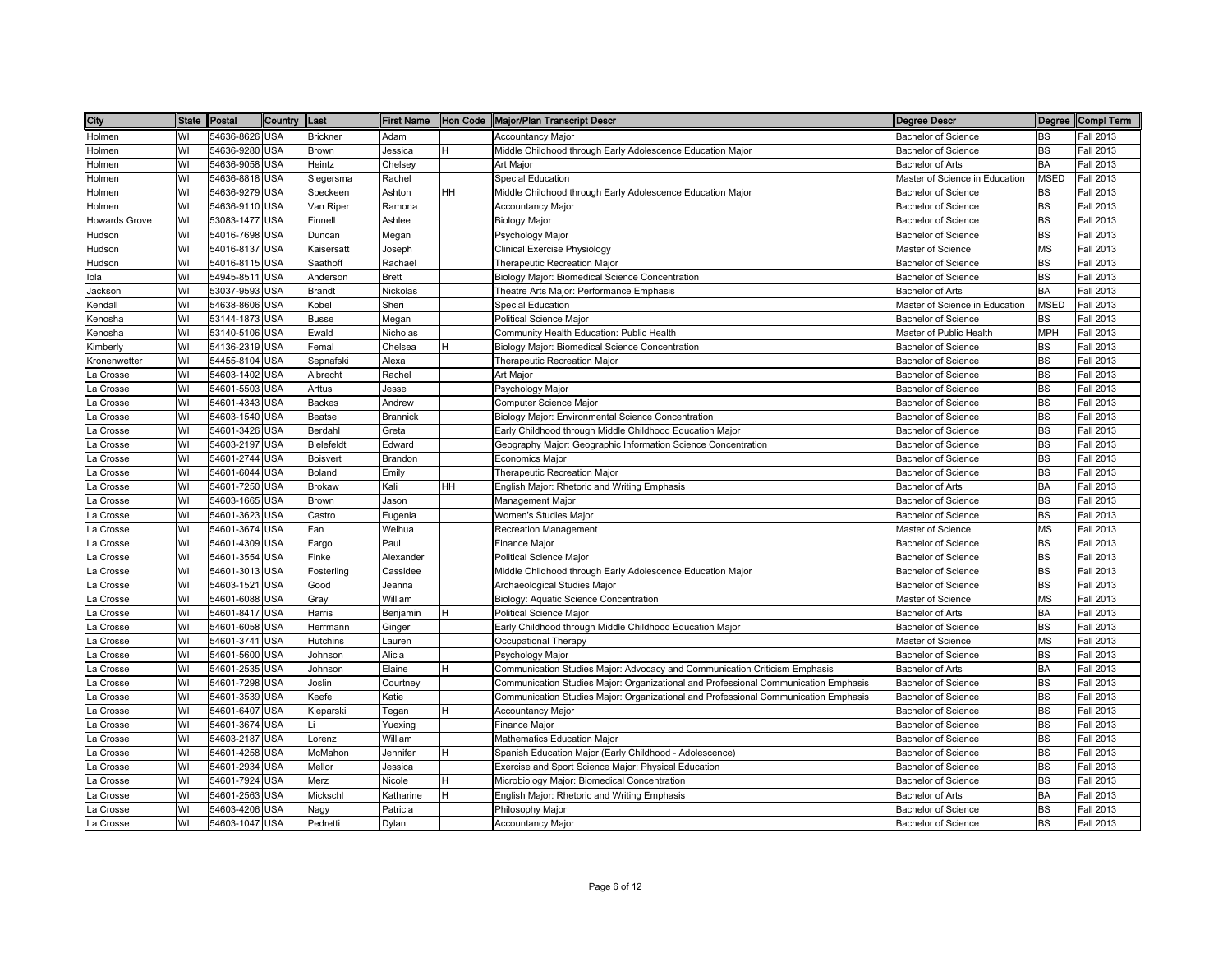| City        | State Postal |                | Country Last |             |             |              | First Name  Hon Code  Major/Plan Transcript Descr<br><b>Degree Descr</b>                                  |             | Degree Compl Term |
|-------------|--------------|----------------|--------------|-------------|-------------|--------------|-----------------------------------------------------------------------------------------------------------|-------------|-------------------|
| La Crosse   | WI           | 54601-3085 USA |              | Pinski      | Troy        |              | Exercise and Sport Science Major: Exercise Science - Fitness Track<br>Bachelor of Science                 | <b>BS</b>   | <b>Fall 2013</b>  |
| La Crosse   | WI           | 54601-8506 USA |              | Rasmussen   | Anasthasia  |              | <b>Bachelor of Arts</b><br>Psychology Major                                                               | <b>BA</b>   | Fall 2013         |
| La Crosse   | WI           | 54601-7451 USA |              | Reynolds    | Benjamin    |              | Management Major<br><b>Bachelor of Science</b>                                                            | <b>BS</b>   | <b>Fall 2013</b>  |
| _a Crosse   | WI           | 54603-2505 USA |              | Rieke       | Laura       | н            | Middle Childhood through Early Adolescence Education Major<br><b>Bachelor of Science</b>                  | <b>BS</b>   | Fall 2013         |
| La Crosse   | WI           | 54601-5712 USA |              | Schell      | Kallie      |              | English Major: Literature Emphasis<br><b>Bachelor of Arts</b>                                             | <b>BA</b>   | Fall 2013         |
| La Crosse   | WI           | 54601-7753 USA |              | Schmidt     | Burgandy    |              | Management Major<br><b>Bachelor of Science</b>                                                            | <b>BS</b>   | Fall 2013         |
| La Crosse   | WI           | 54603-2007     | <b>USA</b>   | Schrader    | Michael     |              | <b>Bachelor of Science</b><br>Management Major                                                            | <b>BS</b>   | <b>Fall 2013</b>  |
| La Crosse   | WI           | 54601-4146 USA |              | Shen        | Hanglin     |              | Finance Major<br><b>Bachelor of Science</b>                                                               | <b>BS</b>   | <b>Fall 2013</b>  |
| La Crosse   | WI           | 54601-5861     | <b>USA</b>   | Smith       | Stacey      |              | Art Major<br>Bachelor of Arts                                                                             | <b>BA</b>   | <b>Fall 2013</b>  |
| La Crosse   | WI           | 54601-3102 USA |              | Stoleson    | David       |              | Software Engineering<br>Master of Software Engineering                                                    | <b>MSE</b>  | <b>Fall 2013</b>  |
| La Crosse   | WI           | 54601-3063 USA |              | Stone       | Nicholas    |              | Therapeutic Recreation Major<br><b>Bachelor of Science</b>                                                | BS          | Fall 2013         |
| ∟a Crosse   | WI           | 54601-3517 USA |              | Sumption    | Michael     |              | Mathematics Major<br>Bachelor of Science                                                                  | <b>BS</b>   | Fall 2013         |
| La Crosse   | WI           | 54601-3540 USA |              | Tran        | Khoi        | н            | <b>Bachelor of Science</b><br>Finance Major                                                               | <b>BS</b>   | Fall 2013         |
| a Crosse    | WI           | 54601-4810 USA |              | Tudahl      | Clint       | н            | Art Major<br>Bachelor of Arts                                                                             | <b>BA</b>   | Fall 2013         |
| La Crosse   | WI           | 54601-3644 USA |              | Walsh       | Andrew      |              | Bachelor of Science<br>Finance Major                                                                      | <b>BS</b>   | Fall 2013         |
| La Crosse   | WI           | 54601-3013 USA |              | Weise       | Jonathon    |              | Recreation Management<br>Master of Science                                                                | <b>MS</b>   | Fall 2013         |
| a Crosse    | WI           | 54601-6350 USA |              | Yang        | Mai Tong    |              | <b>Bachelor of Science</b><br>Sociology Major                                                             | <b>BS</b>   | Fall 2013         |
| a Crosse    | WI           | 54601-6451     | <b>USA</b>   | Yeager      | Daniel      |              | Exercise and Sport Science: Physical Education Teaching<br>Master of Science                              | <b>MS</b>   | <b>Fall 2013</b>  |
| La Farge    | WI           | 54639-8554 USA |              | Bakkum      | Danielle    |              | English Major: Rhetoric and Writing Emphasis<br><b>Bachelor of Arts</b>                                   | <b>BA</b>   | Fall 2013         |
| Lake Geneva | WI           | 53147-3596 USA |              | Lois        | Christopher |              | <b>Biology Education Major</b><br><b>Bachelor of Science</b>                                              | <b>BS</b>   | <b>Fall 2013</b>  |
| _ancaster   | WI           | 53813-9687     | <b>USA</b>   | Adams       | Jacob       | н            | Physics Major<br><b>Bachelor of Science</b>                                                               | <b>BS</b>   | <b>Fall 2013</b>  |
| Lancaster   | WI           | 53813-9544     | <b>USA</b>   | Hartline    | Laura       |              | Professional Development<br>Master of Educ - Prof Dev                                                     | <b>MEPD</b> | <b>Fall 2013</b>  |
| _ena        | WI           | 54139-9163 USA |              | Draheim     | Sara        |              | Psychology Major<br><b>Bachelor of Arts</b>                                                               | <b>BA</b>   | Fall 2013         |
| _oyal       | WI           | 54446-8429 USA |              | Gries       | Andrea      |              | <b>Mathematics Major</b><br><b>Bachelor of Science</b>                                                    | <b>BS</b>   | Fall 2013         |
| Madison     | WI           | 53718-3171 USA |              | Barkhahn    | Kathleen    |              | Exercise and Sport Science Major: Exercise Science - Pre-professional Track<br><b>Bachelor of Science</b> | <b>BS</b>   | Fall 2013         |
| Madison     | WI           | 53718-3171 USA |              | Barkhahn    | Kathleen    |              | <b>Bachelor of Science</b>                                                                                | <b>BS</b>   | Fall 2013         |
| Madison     | WI           | 53711-4117 USA |              | Hedges      | Alden       |              | Music Major: Theory Emphasis<br>Bachelor of Arts                                                          | <b>BA</b>   | <b>Fall 2013</b>  |
| Madison     | WI           | 53704-1175 USA |              | Sanborn     | Trever      |              | Mathematics Major<br><b>Bachelor of Science</b>                                                           | <b>BS</b>   | Fall 2013         |
| Madison     | WI           | 53719-2359 USA |              | Szotkowski  | Peter       |              | <b>Biology Major</b><br><b>Bachelor of Science</b>                                                        | <b>BS</b>   | Fall 2013         |
| Madison     | WI           | 53713-2232 USA |              | Thao        | Kong-Pheng  |              | <b>Bachelor of Science</b><br>Psychology Major                                                            | <b>BS</b>   | Fall 2013         |
| Madison     | WI           | 53715-1716 USA |              | Triggs      | CynThia     |              | Master of Educ - Prof Dev<br><b>Professional Development</b>                                              | <b>MEPD</b> | <b>Fall 2013</b>  |
| Madison     | WI           | 53711-3019 USA |              | Woltmann    | Michaela    |              | <b>Clinical Exercise Physiology</b><br>Master of Science                                                  | <b>MS</b>   | <b>Fall 2013</b>  |
| Madison     | WI           | 53713-4542 USA |              | Wuestenberg | Alexander   |              | <b>Accountancy Major</b><br><b>Bachelor of Science</b>                                                    | <b>BS</b>   | <b>Fall 2013</b>  |
| Manitowoc   | WI           | 54220-3543 USA |              | Dietrich    | Lindsay     |              | Middle Childhood through Early Adolescence Education Major<br><b>Bachelor of Science</b>                  | <b>BS</b>   | <b>Fall 2013</b>  |
| Manitowoc   | WI           | 54220-3107 USA |              | Funk        | Kyle        |              | Marketing Major<br>Bachelor of Science                                                                    | <b>BS</b>   | <b>Fall 2013</b>  |
| Manitowoc   | WI           | 54220-3343 USA |              | Meihsner    | John        |              | Biology Major: Cellular and Molecular Biology Concentration<br>Bachelor of Science                        | <b>BS</b>   | <b>Fall 2013</b>  |
| Marathon    | WI           | 54448-0483 USA |              | Hanke       | Ashley      | H            | Music Major: Piano Pedagogy Emphasis<br><b>Bachelor of Science</b>                                        | <b>BS</b>   | <b>Fall 2013</b>  |
| Marshall    | WI           | 53559-8714 USA |              | Martin      | Garret      | H            | Communication Studies Major: Interpersonal Communication Emphasis<br>Bachelor of Science                  | <b>BS</b>   | <b>Fall 2013</b>  |
| Marshfield  | WI           | 54449-5605 USA |              | Herman      | Craig       |              | Biology: Cellular and Molecular Biology Concentration<br>Master of Science                                | <b>MS</b>   | <b>Fall 2013</b>  |
| Marshfield  | WI           | 54449-1418 USA |              | Schneider   | Courtney    |              | Biology Major: Biomedical Science Concentration<br><b>Bachelor of Science</b>                             | <b>BS</b>   | Fall 2013         |
| Mason       | WI           | 54856-8441     | <b>USA</b>   | Hudson      | Olivia      | <b>HH</b>    | Exercise and Sport Science Major: Physical Education<br><b>Bachelor of Science</b>                        | <b>BS</b>   | Fall 2013         |
| Mauston     | WI           | 53948-9603     | <b>USA</b>   | Anderson    | Tia         | $\mathsf{H}$ | Exercise and Sport Science Major: Exercise Science - Pre-professional Track<br><b>Bachelor of Science</b> | <b>BS</b>   | <b>Fall 2013</b>  |
| Mauston     | WI           | 53948-9744 USA |              | Lynch       | Ashley      |              | Mathematics Major: Education Emphasis<br><b>Bachelor of Science</b>                                       | <b>BS</b>   | <b>Fall 2013</b>  |
| Mauston     | WI           | 53948-1915 USA |              | Miller      | Cortney     | н            | Recreation Management Major<br><b>Bachelor of Science</b>                                                 | <b>BS</b>   | <b>Fall 2013</b>  |
| Mauston     | WI           | 53948-1918 USA |              | Zolondek    | Rose        |              | Biology Major: Biomedical Science Concentration<br>Bachelor of Science                                    | <b>BS</b>   | <b>Fall 2013</b>  |
| Mayville    | WI           | 53050-1754 USA |              | Stephenson  | Nathan      |              | Geography Major: Environmental Science Concentration<br>Bachelor of Science                               | <b>BS</b>   | <b>Fall 2013</b>  |
| Mazomanie   | WI           | 53560-9742 USA |              | Ballweg     | Jaimie      |              | <b>Clinical Exercise Physiology</b><br>Master of Science                                                  | <b>MS</b>   | Fall 2013         |
| Mc Farland  | WI           | 53558-8803 USA |              | Dietzel     | Theresa     |              | Bachelor of Science<br>History Major                                                                      | <b>BS</b>   | Fall 2013         |
| Mc Farland  | WI           | 53558-9063 USA |              | Tumilty     | Hannah      | Н            | Biology Major: Biomedical Science Concentration<br>Bachelor of Science                                    | <b>BS</b>   | Fall 2013         |
| Mellen      | WI           | 54546-9237 USA |              | Jaeger      | Jessica     | <b>HH</b>    | <b>Bachelor of Science</b><br><b>Accountancy Major</b>                                                    | <b>BS</b>   | <b>Fall 2013</b>  |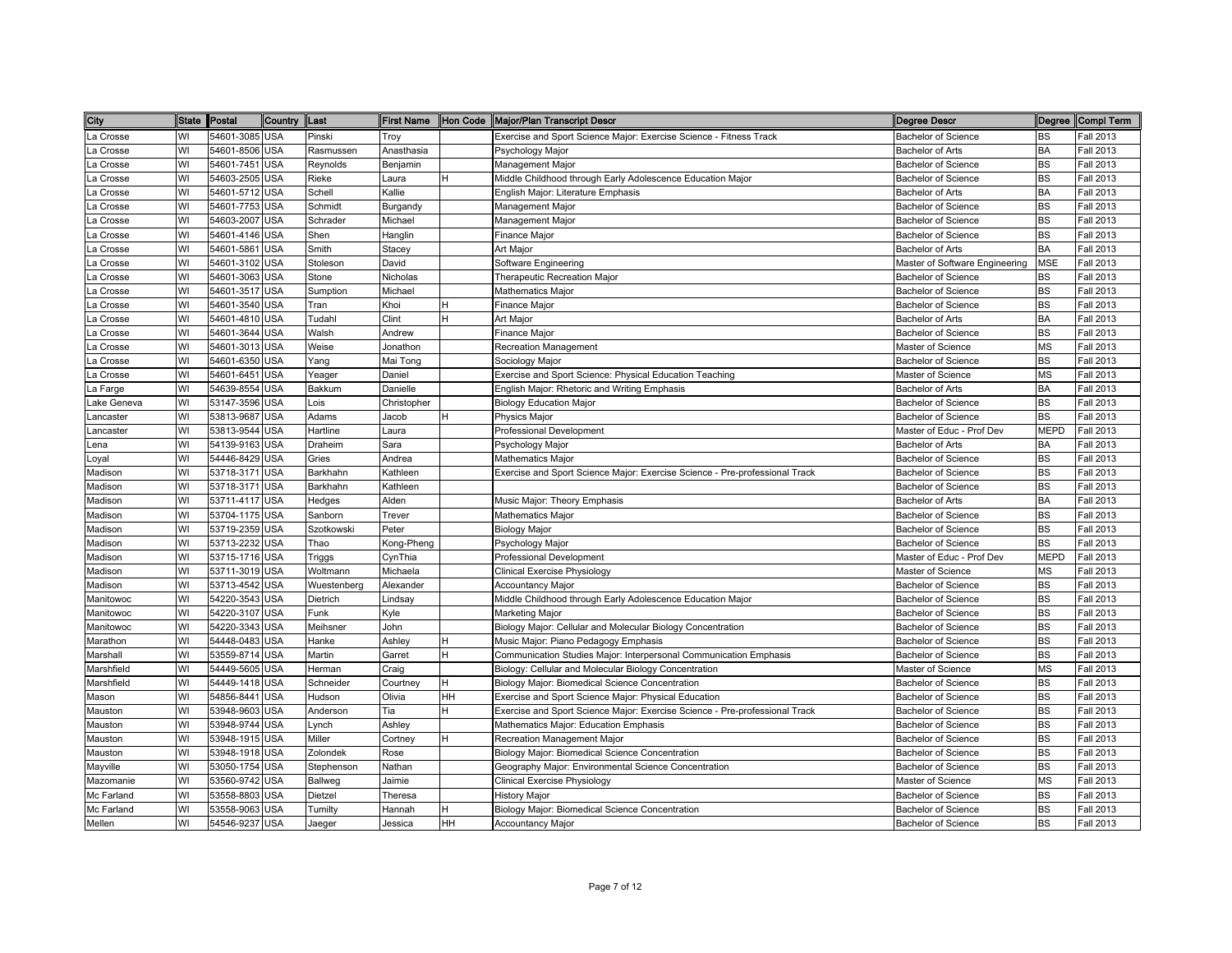| City            | State Postal |                | Country    | <b>Last</b>   |           |           | First Name  Hon Code  Major/Plan Transcript Descr                                   | <b>Degree Descr</b>        |           | Degree Compl Term |
|-----------------|--------------|----------------|------------|---------------|-----------|-----------|-------------------------------------------------------------------------------------|----------------------------|-----------|-------------------|
| Menasha         | WI           | 54952-2134 USA |            | Feagles       | Angela    |           | Biology Major: Cellular and Molecular Biology Concentration                         | <b>Bachelor of Science</b> | <b>BS</b> | <b>Fall 2013</b>  |
| Menomonee Falls | WI           | 53051-4242 USA |            | Schilling     | Megan     |           | Communication Studies Major: Organizational and Professional Communication Emphasis | Bachelor of Arts           | <b>BA</b> | <b>Fall 2013</b>  |
| Mequon          | WI           | 53092-8552 USA |            | Murray        | Grace     |           | International Business Major                                                        | <b>Bachelor of Science</b> | <b>BS</b> | <b>Fall 2013</b>  |
| Mequon          | WI           | 53097-2309 USA |            | Wolniakowski  | Andrea    |           | <b>Biology Major</b>                                                                | <b>Bachelor of Science</b> | <b>BS</b> | Fall 2013         |
| Merrill         | WI           | 54452-7794 USA |            | Hein          | Joshua    |           | Exercise and Sport Science Major: Physical Education                                | <b>Bachelor of Science</b> | <b>BS</b> | Fall 2013         |
| Middleton       | WI           | 53562-1970 USA |            | Farrell       | Meghan    |           | Community Health Education Major                                                    | <b>Bachelor of Science</b> | <b>BS</b> | <b>Fall 2013</b>  |
| Middleton       | WI           | 53562-1722 USA |            | Hacker        | Emily     | н         | Early Childhood through Middle Childhood Education Major                            | <b>Bachelor of Science</b> | <b>BS</b> | <b>Fall 2013</b>  |
| Middleton       | WI           | 53562-3658 USA |            | McHugh        | Emily     |           | Occupational Therapy                                                                | Master of Science          | <b>MS</b> | <b>Fall 2013</b>  |
| Middleton       | WI           | 53562-1063     | <b>USA</b> | Newman        | Emily     | <b>HH</b> | Early Childhood through Middle Childhood Education Major                            | <b>Bachelor of Science</b> | <b>BS</b> | <b>Fall 2013</b>  |
| Middleton       | WI           | 53562-3619 USA |            | Nicholson     | Max       |           | <b>Finance Major</b>                                                                | <b>Bachelor of Science</b> | <b>BS</b> | Fall 2013         |
| Milwaukee       | WI           | 53207-4434 USA |            | Beecher       | Lauryn    |           | Spanish Major                                                                       | Bachelor of Science        | <b>BS</b> | Fall 2013         |
| Milwaukee       | WI           | 53207-4434 USA |            | Beecher       | ∟auryn    |           | Exercise and Sport Science Major: Exercise Science - Pre-professional Track         | <b>Bachelor of Science</b> | <b>BS</b> | Fall 2013         |
| Milwaukee       | WI           | 53212-0871 USA |            | Parshall      | Olivia    |           | Archaeological Studies Major                                                        | <b>Bachelor of Science</b> | <b>BS</b> | Fall 2013         |
| Milwaukee       | WI           | 53208-1008 USA |            | Phillips      | Rhianna   |           | Management Major                                                                    | Bachelor of Science        | <b>BS</b> | <b>Fall 2013</b>  |
| Milwaukee       | WI           | 53224-3246 USA |            | Sitzman       | Rachel    | н         | Therapeutic Recreation Major                                                        | <b>Bachelor of Science</b> | <b>BS</b> | <b>Fall 2013</b>  |
| Mondovi         | WI           | 54755-1057     | <b>USA</b> | Bloom         | Alexis    |           | Early Childhood through Middle Childhood Education Major                            | <b>Bachelor of Science</b> | <b>BS</b> | Fall 2013         |
| Monroe          | WI           | 53566-9164 USA |            | Hill          | Melissa   |           | Microbiology Major: Biomedical Concentration                                        | <b>Bachelor of Science</b> | <b>BS</b> | Fall 2013         |
| Mosinee         | WI           | 54455-9779 USA |            | Klimek        | Chelsey   | н         | <b>Biology Major</b>                                                                | <b>Bachelor of Science</b> | <b>BS</b> | <b>Fall 2013</b>  |
| Mukwonago       | WI           | 53149-9503 USA |            | Casey         | Rachel    |           | <b>Biology Major</b>                                                                | <b>Bachelor of Science</b> | <b>BS</b> | <b>Fall 2013</b>  |
| Mukwonago       | WI           | 53149-9541     | <b>USA</b> | Harr          | Emily     | HH        | <b>Biology Major</b>                                                                | <b>Bachelor of Science</b> | <b>BS</b> | <b>Fall 2013</b>  |
| Mukwonago       | WI           | 53149-1462 USA |            | Johnson       | Kathryn   |           | <b>Political Science Major</b>                                                      | Bachelor of Arts           | <b>BA</b> | Fall 2013         |
| Mukwonago       | WI           | 53149-9280 USA |            | Vodnik        | Ryan      | н         | Theatre Arts Major: Performance Emphasis                                            | <b>Bachelor of Arts</b>    | <b>BA</b> | Fall 2013         |
| Muskego         | WI           | 53150-8302 USA |            | Carroll       | Christine |           | <b>Biology Major</b>                                                                | Bachelor of Science        | <b>BS</b> | Fall 2013         |
| Muskego         | WI           | 53150-5252 USA |            | Unold         | Alyssa    |           | Middle Childhood through Early Adolescence Education Major                          | Bachelor of Science        | <b>BS</b> | Fall 2013         |
| Nashotah        | WI           | 53058-9331     | <b>USA</b> | Francisco     | Emily     |           | Early Childhood through Middle Childhood Education Major                            | Bachelor of Science        | <b>BS</b> | Fall 2013         |
| Necedah         | WI           | 54646-7879 USA |            | Wengrzynowicz | Amanda    |           | Communication Studies Major: Organizational and Professional Communication Emphasis | <b>Bachelor of Arts</b>    | BA        | <b>Fall 2013</b>  |
| Neenah          | WI           | 54956-2112 USA |            | Ernst         | Matthew   | Н         | Geography Major: Environmental Science Concentration                                | Bachelor of Science        | <b>BS</b> | Fall 2013         |
| Veenah          | WI           | 54956-6807     | <b>USA</b> | Heemstra      | Whitney   | н         | Therapeutic Recreation Major                                                        | <b>Bachelor of Science</b> | <b>BS</b> | Fall 2013         |
| Neenah          | WI           | 54956-9720 USA |            | Veldhorst     | Katelyn   |           | Exercise and Sport Science Major: Sport Management                                  | <b>Bachelor of Science</b> | <b>BS</b> | Fall 2013         |
| New Berlin      | WI           | 53151-5900 USA |            | <b>Beres</b>  | auren     | H         | Exercise and Sport Science Major: Exercise Science - Pre-professional Track         | <b>Bachelor of Science</b> | <b>BS</b> | Fall 2013         |
| New Berlin      | WI           | 53146-4000 USA |            | Carow         | Kristen   | <b>HH</b> | Recreation Management Major                                                         | <b>Bachelor of Science</b> | <b>BS</b> | <b>Fall 2013</b>  |
| New Berlin      | WI           | 53151-2641     | <b>USA</b> | Degner        | Cory      |           | Exercise and Sport Science Major: Physical Education                                | <b>Bachelor of Science</b> | <b>BS</b> | <b>Fall 2013</b>  |
| New Berlin      | WI           | 53151-7490 USA |            | Kuether       | Kelly     |           | Occupational Therapy                                                                | Master of Science          | <b>MS</b> | <b>Fall 2013</b>  |
| New Berlin      | WI           | 53146-3032 USA |            | Olson         | Amy       | <b>HH</b> | Communication Studies Major: Organizational and Professional Communication Emphasis | Bachelor of Arts           | <b>BA</b> | Fall 2013         |
| New Berlin      | WI           | 53151-6630 USA |            | Preiss        | Elizabeth | <b>HH</b> | <b>English Education Major</b>                                                      | Bachelor of Science        | <b>BS</b> | Fall 2013         |
| New Berlin      | WI           | 53151-7659 USA |            | Stancl        | Stephanie |           | Therapeutic Recreation Major                                                        | <b>Bachelor of Science</b> | <b>BS</b> | Fall 2013         |
| New Berlin      | WI           | 53151-6974 USA |            | Steininger    | Tyler     |           | Management Major                                                                    | <b>Bachelor of Science</b> | <b>BS</b> | <b>Fall 2013</b>  |
| New Lisbon      | WI           | 53950-1004 USA |            | Marden        | Nicholas  |           | Finance Major                                                                       | <b>Bachelor of Science</b> | <b>BS</b> | <b>Fall 2013</b>  |
| New London      | WI           | 54961-8433 USA |            | Rohan         | Casey     |           | Communication Studies Major: Broadcast and Digital Media Emphasis                   | Bachelor of Science        | <b>BS</b> | Fall 2013         |
| New Richmond    | WI           | 54017-6700 USA |            | Rebhan        | Jacob     |           | Exercise and Sport Science Major: Physical Education                                | <b>Bachelor of Science</b> | <b>BS</b> | Fall 2013         |
| New Richmond    | WI           | 54017-6350 USA |            | Yeager        | Anna      |           | Psychology Major                                                                    | <b>Bachelor of Science</b> | <b>BS</b> | Fall 2013         |
| North Prairie   | WI           | 53153-9791     | <b>USA</b> | Hansen        | Cody      |           | <b>Biology Major</b>                                                                | <b>Bachelor of Science</b> | <b>BS</b> | <b>Fall 2013</b>  |
| North Prairie   | WI           | 53153-9736 USA |            | Nickerson     | Chad      | HH        | Psychology Major                                                                    | Bachelor of Science        | <b>BS</b> | <b>Fall 2013</b>  |
| Norwalk         | WI           | 54648-8237     | <b>USA</b> | Jordan        | Deanna    | н         | Middle Childhood through Early Adolescence Education Major                          | <b>Bachelor of Science</b> | <b>BS</b> | <b>Fall 2013</b>  |
| Oak Creek       | WI           | 53154-3481     | <b>USA</b> | Hundseder     | David     |           | Music Major: Performance Emphasis                                                   | Bachelor of Science        | <b>BS</b> | <b>Fall 2013</b>  |
| Oak Creek       | WI           | 53154-5941     | <b>USA</b> | Voss          | Jacob     | HH        | Theatre Arts Major: Music Theatre Emphasis                                          | Bachelor of Arts           | <b>BA</b> | <b>Fall 2013</b>  |
| Oconomowoc      | WI           | 53066-2235 USA |            | Bohrman       | Katherine |           | Biology Major: Aquatic Science Concentration                                        | <b>Bachelor of Science</b> | <b>BS</b> | Fall 2013         |
| Oconomowoc      | WI           | 53066-5319 USA |            | Griese        | Brittany  | HH        | Political Science Major                                                             | Bachelor of Science        | <b>BS</b> | Fall 2013         |
| Oconomowoc      | WI           | 53066-2629 USA |            | Holsen        | Matthew   |           | Psychology Major                                                                    | Bachelor of Science        | <b>BS</b> | Fall 2013         |
| Oconto          | WI           | 54153-1012 USA |            | Vanhecke      | Shandel   |           | Psychology Major                                                                    | <b>Bachelor of Arts</b>    | <b>BA</b> | <b>Fall 2013</b>  |
|                 |              |                |            |               |           |           |                                                                                     |                            |           |                   |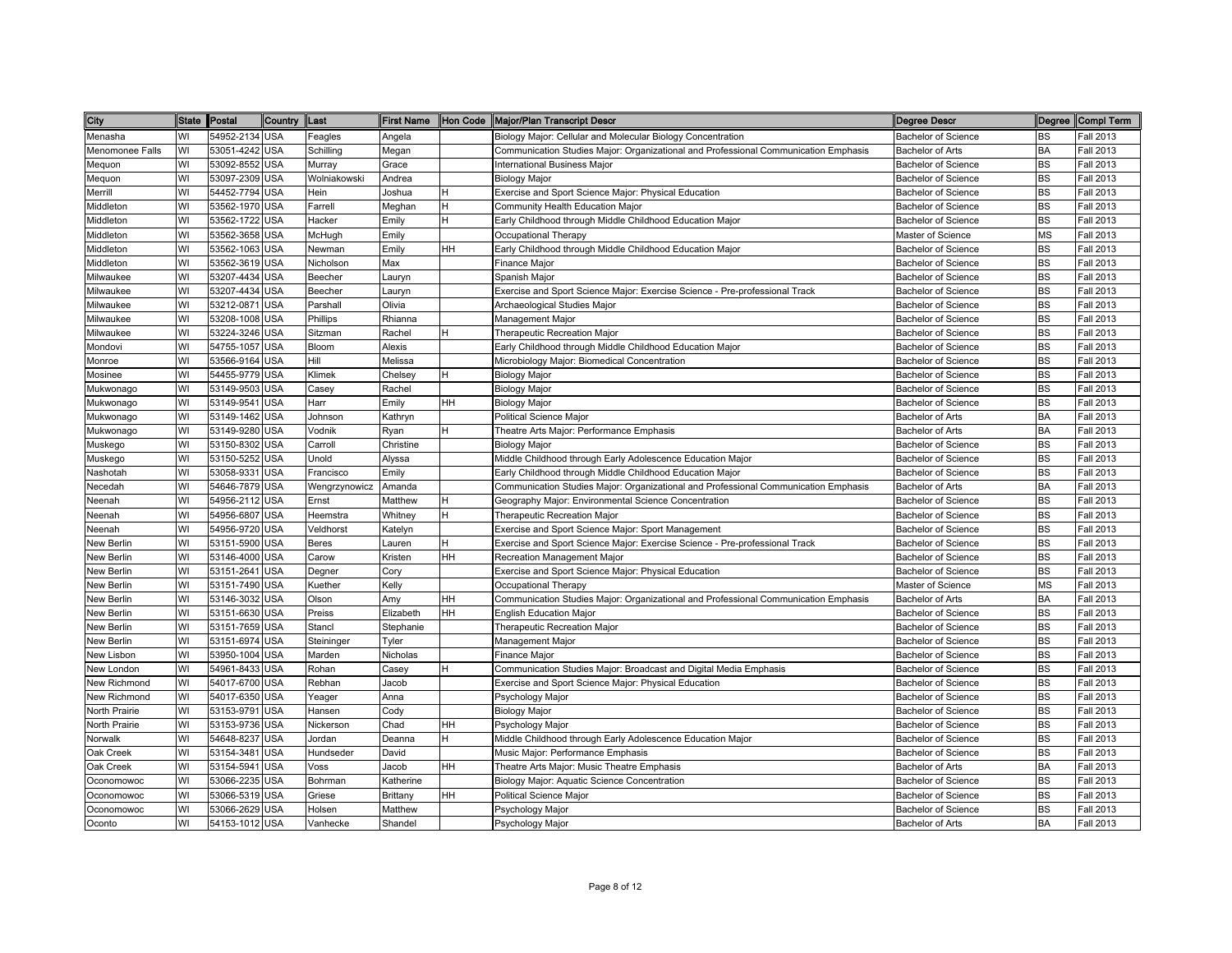| City             |    | State Postal   | Country Last |                 |             |    | First Name Hon Code Major/Plan Transcript Descr                                     | Degree Descr                   |             | Degree Compl Term |
|------------------|----|----------------|--------------|-----------------|-------------|----|-------------------------------------------------------------------------------------|--------------------------------|-------------|-------------------|
| Ogdensburg       | WI | 54962-9715 USA |              | Drath           | Dustin      |    | Occupational Therapy                                                                | Master of Science              | <b>MS</b>   | Fall 2013         |
| Okauchee         | WI | 53069-9754 USA |              | Kohl            | Jordan      |    | Management Major                                                                    | Bachelor of Science            | <b>BS</b>   | Fall 2013         |
| Omro             | WI | 54963-9734     | <b>USA</b>   | Egan            | Scott       |    | Middle Childhood through Early Adolescence Education Major                          | <b>Bachelor of Science</b>     | <b>BS</b>   | Fall 2013         |
| Omro             | WI | 54963-9496     | <b>USA</b>   | Remer           | Emma        |    | Early Childhood through Middle Childhood Education Major                            | <b>Bachelor of Science</b>     | <b>BS</b>   | Fall 2013         |
| Onalaska         | WI | 54650-2635     | <b>USA</b>   | Cooper          | Andrew      |    | Computer Science Major                                                              | <b>Bachelor of Science</b>     | <b>BS</b>   | Fall 2013         |
| Onalaska         | WI | 54650-3353     | <b>USA</b>   | Dove            | Danielle    |    | Exercise and Sport Science Major: Physical Education                                | <b>Bachelor of Science</b>     | <b>BS</b>   | <b>Fall 2013</b>  |
| Onalaska         | WI | 54650-9098     | <b>USA</b>   | Eckes           | Orey        |    | Biology: Aquatic Science Concentration                                              | Master of Science              | <b>MS</b>   | <b>Fall 2013</b>  |
| Onalaska         | WI | 54650-2333     | <b>USA</b>   | Greene          | Diana       |    | Computer Science Major: Computer Engineering Technology Emphasis                    | Bachelor of Science            | <b>BS</b>   | <b>Fall 2013</b>  |
| Onalaska         | WI | 54650-9778     | <b>USA</b>   | Gunderson       | Katie       |    | Psychology Major                                                                    | Bachelor of Science            | <b>BS</b>   | Fall 2013         |
| Onalaska         | WI | 54650-2123     | <b>USA</b>   | Hunter          | Carol       |    | Professional Development                                                            | Master of Educ - Prof Dev      | <b>MEPD</b> | <b>Fall 2013</b>  |
| Onalaska         | WI | 54650-7023     | <b>USA</b>   | Ismail          | Abir        |    | Professional Development                                                            | Master of Educ - Prof Dev      | <b>MEPD</b> | <b>Fall 2013</b>  |
| Onalaska         | WI | 54650-8800 USA |              | Joseph          | Kyle        |    | Management Major                                                                    | Bachelor of Science            | <b>BS</b>   | <b>Fall 2013</b>  |
| Onalaska         | WI | 54650-2475 USA |              | Kellner         | Aurora      |    | Communication Studies Major: Interpersonal Communication Emphasis                   | Bachelor of Science            | <b>BS</b>   | <b>Fall 2013</b>  |
| Onalaska         | WI | 54650-3459 USA |              | Knower          | Katherine   |    | Psychology Major                                                                    | Bachelor of Science            | <b>BS</b>   | Fall 2013         |
| Onalaska         | WI | 54650-8709     | <b>USA</b>   | Martin          | Christiana  |    | Professional Development                                                            | Master of Educ - Prof Dev      | <b>MEPD</b> | <b>Fall 2013</b>  |
| Onalaska         | WI | 54650-3115     | <b>USA</b>   | Paulson         | Megan       |    | Marketing Major                                                                     | <b>Bachelor of Science</b>     | <b>BS</b>   | Fall 2013         |
| Onalaska         | WI | 54650-2114     | <b>USA</b>   | Siegel          | Erin        |    | <b>Special Education</b>                                                            | Master of Science in Education | <b>MSED</b> | Fall 2013         |
| Onalaska         | WI | 54650-8752     | <b>USA</b>   | Sinclair        | Ashley      |    | Communication Studies Major: Organizational and Professional Communication Emphasis | <b>Bachelor of Arts</b>        | <b>BA</b>   | Fall 2013         |
| Onalaska         | WI | 54650-8537     | <b>USA</b>   | Vang            | Tou         |    | <b>Finance Major</b>                                                                | <b>Bachelor of Science</b>     | <b>BS</b>   | <b>Fall 2013</b>  |
| Oregon           | WI | 53575-3428     | <b>USA</b>   | Rauscher        | Emily       |    | Communication Studies Major: Organizational and Professional Communication Emphasis | Bachelor of Arts               | BA          | Fall 2013         |
| Orfordville      | WI | 53576-9520     | <b>USA</b>   | Heller          | Melissa     |    | Theatre Arts Major: Stage Management Emphasis                                       | Bachelor of Science            | <b>BS</b>   | <b>Fall 2013</b>  |
| Oshkosh          | WI | 54904-9745     | <b>USA</b>   | Jones           | Christopher |    | Exercise and Sport Science: Physical Education Teaching                             | Master of Science              | <b>MS</b>   | <b>Fall 2013</b>  |
| Oshkosh          | WI | 54901-1633     | <b>USA</b>   | Kerswill        | Stephanie   | HH | <b>Mathematics Major</b>                                                            | <b>Bachelor of Science</b>     | <b>BS</b>   | <b>Fall 2013</b>  |
| Oshkosh          | WI | 54904-9389     | <b>USA</b>   | Marek           | Joseph      |    | Biology Major: Biomedical Science Concentration                                     | Bachelor of Science            | <b>BS</b>   | Fall 2013         |
| Oshkosh          | WI | 54904-7696 USA |              | Retzlaff        | Kyle        | н  | Exercise and Sport Science Major: Physical Education                                | Bachelor of Science            | <b>BS</b>   | <b>Fall 2013</b>  |
| Oxford           | WI | 53952-9379 USA |              | Worden          | Melissa     |    | Exercise and Sport Science Major: Exercise Science - Pre-professional Track         | <b>Bachelor of Science</b>     | BS          | Fall 2013         |
| Pardeeville      | WI | 53954-9788     | <b>USA</b>   | Becker          | Charelle    | HH | Middle Childhood through Early Adolescence Education Major                          | Bachelor of Science            | <b>BS</b>   | Fall 2013         |
| Pardeeville      | WI | 53954-9209     | <b>USA</b>   | Mahlum          | Molly       |    | Middle Childhood through Early Adolescence Education Major                          | <b>Bachelor of Science</b>     | <b>BS</b>   | Fall 2013         |
| Pardeeville      | WI | 53954-9308     | <b>USA</b>   | Mitchell        | aura.       |    | <b>Mathematics Major</b>                                                            | <b>Bachelor of Science</b>     | <b>BS</b>   | Fall 2013         |
| Pewaukee         | WI | 53072-4388     | <b>USA</b>   | Reuter          | Maria       |    | Communication Studies Major: Organizational and Professional Communication Emphasis | Bachelor of Arts               | BA          | Fall 2013         |
| Phillips         | WI | 54555-7645     | <b>USA</b>   | Clinton         | Kevin       |    | Exercise and Sport Science Major: Exercise Science - Pre-professional Track         | <b>Bachelor of Science</b>     | <b>BS</b>   | <b>Fall 2013</b>  |
| Platteville      | WI | 53818-9501     | <b>USA</b>   | <b>Brodbeck</b> | Samantha    |    | Economics Major                                                                     | <b>Bachelor of Science</b>     | <b>BS</b>   | <b>Fall 2013</b>  |
| Platteville      | WI | 53818-3731     | <b>USA</b>   | Cooley          | Taylor      |    | Communication Studies Major: Interpersonal Communication Emphasis                   | Bachelor of Arts               | BA          | Fall 2013         |
| Plover           | WI | 54467-3241     | <b>USA</b>   | Hodgson         | Brittney    |    | Social Studies Major (Broad Field Option B)                                         | <b>Bachelor of Science</b>     | <b>BS</b>   | <b>Fall 2013</b>  |
| Plymouth         | WI | 53073-4608     | <b>USA</b>   | Reinke          | Emily       |    | Biology: Cellular and Molecular Biology Concentration                               | Master of Science              | <b>MS</b>   | <b>Fall 2013</b>  |
| Plymouth         | WI | 53073-4949 USA |              | Rooker          | Justin      |    | Accountancy Major                                                                   | Bachelor of Science            | <b>BS</b>   | <b>Fall 2013</b>  |
| Plymouth         | WI | 53073-2879 USA |              | Scherer         | Allison     | н  | English Major: Rhetoric and Writing Emphasis                                        | Bachelor of Arts               | <b>BA</b>   | <b>Fall 2013</b>  |
| Plymouth         | WI | 53073-4064     | <b>USA</b>   | Schulz          | Colleen     |    | Theatre Arts Major: Music Theatre Emphasis                                          | Bachelor of Arts               | BA          | <b>Fall 2013</b>  |
| Port Edwards     | WI | 54469-1163     | <b>USA</b>   | Bray            | Isaac       |    | Exercise and Sport Science: Physical Education Teaching                             | Master of Science              | <b>MS</b>   | Fall 2013         |
| Port Washington  | WI | 53074-2085     | <b>USA</b>   | May             | Amanda      |    | <b>Biology Major</b>                                                                | <b>Bachelor of Science</b>     | <b>BS</b>   | Fall 2013         |
| Powers Lake      | WI | 53159-0496     | <b>USA</b>   | Tosi            | Alex        |    | Marketing Major                                                                     | <b>Bachelor of Science</b>     | <b>BS</b>   | Fall 2013         |
| Prairie du Chien | WI | 53821-1015     | <b>USA</b>   | Huser           | Mark        |    | Economics Major                                                                     | <b>Bachelor of Science</b>     | <b>BS</b>   | <b>Fall 2013</b>  |
| Prairie du Chien | WI | 53821-2407     | <b>USA</b>   | Stiemke         | Colin       |    | Music Major: Choral Emphasis                                                        | Bachelor of Science            | <b>BS</b>   | Fall 2013         |
| Prairie du Sac   | WI | 53578-1310     | <b>USA</b>   | Ladsten         | aura.       |    | International Business Major                                                        | <b>Bachelor of Science</b>     | <b>BS</b>   | <b>Fall 2013</b>  |
| Racine           | WI | 53402-4227     | <b>USA</b>   | Ashford         | Samantha    | H  | Sociology Major                                                                     | Bachelor of Science            | <b>BS</b>   | <b>Fall 2013</b>  |
| Racine           | WI | 53402-3876     | <b>USA</b>   | Gatzke          | Bryan       |    | Exercise and Sport Science: Human Performance                                       | Master of Science              | <b>MS</b>   | <b>Fall 2013</b>  |
| Racine           | WI | 53402-2234     | <b>USA</b>   | McCarthy        | Ashley      | н  | Accountancy Major                                                                   | <b>Bachelor of Science</b>     | <b>BS</b>   | <b>Fall 2013</b>  |
| Racine           | WI | 53405-3136     | <b>USA</b>   | Murphy          | Jonathan    |    | Physics Major                                                                       | <b>Bachelor of Science</b>     | <b>BS</b>   | Fall 2013         |
| Racine           | WI | 53404-1219 USA |              | Shields         | Rachel      | H  | Music Major: Choral Emphasis                                                        | Bachelor of Science            | <b>BS</b>   | Fall 2013         |
| Readstown        | WI | 54652-7033 USA |              | Troxel          | Tiffany     |    | Psychology Major                                                                    | <b>Bachelor of Science</b>     | <b>BS</b>   | <b>Fall 2013</b>  |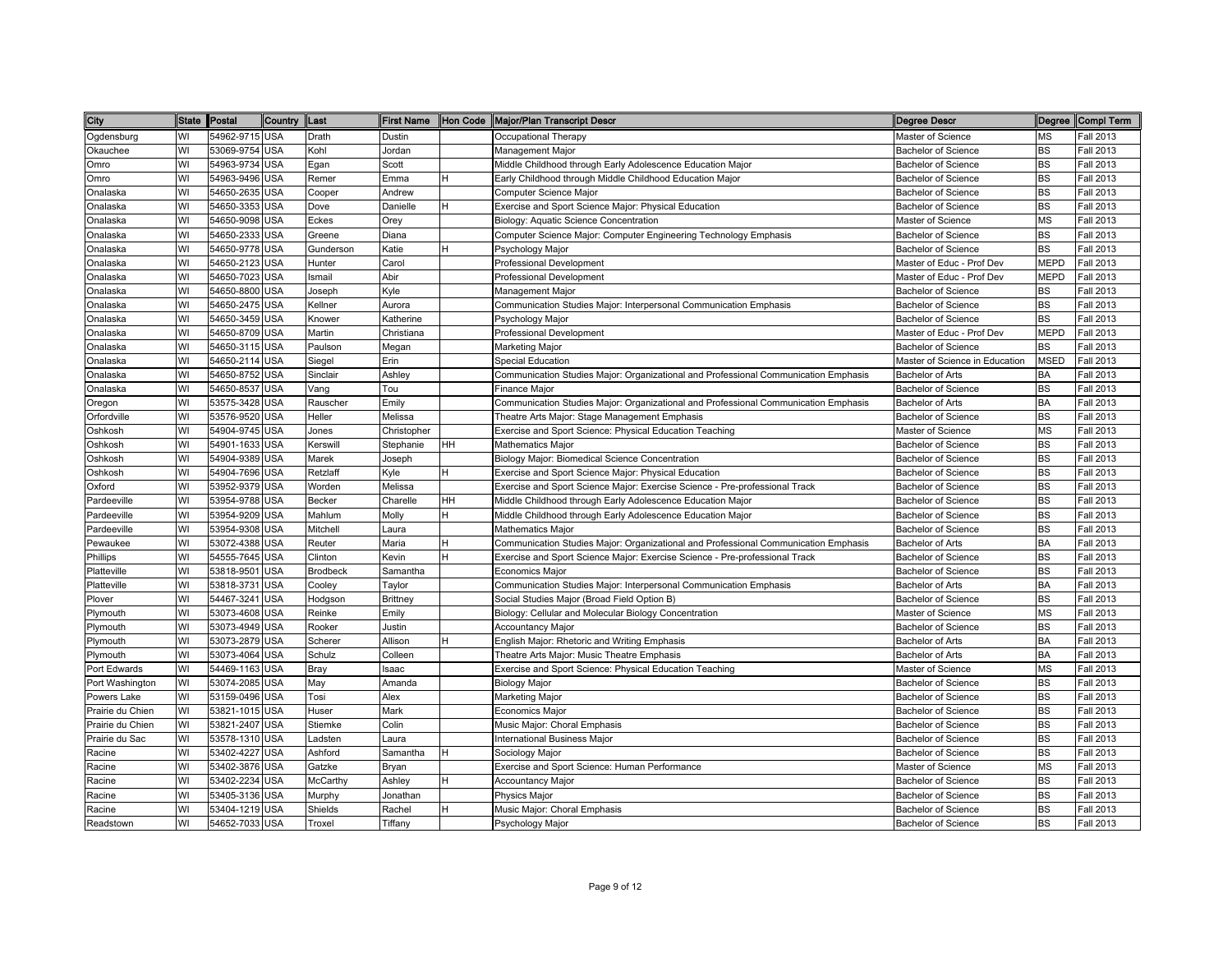| City                   | State Postal |                | Country Last |                |           |              | First Name Hon Code Major/Plan Transcript Descr                             | <b>Degree Descr</b>        |           | Degree Compl Term |
|------------------------|--------------|----------------|--------------|----------------|-----------|--------------|-----------------------------------------------------------------------------|----------------------------|-----------|-------------------|
| Reedsburg              | WI           | 53959-1411 USA |              | Churchill      | Ryan      |              | English Major: Rhetoric and Writing Emphasis                                | <b>Bachelor of Arts</b>    | <b>BA</b> | <b>Fall 2013</b>  |
| Reedsburg              | WI           | 53959-9501     | <b>USA</b>   | Huinker        | Justin    |              | Biology Major: Biomedical Science Concentration                             | Bachelor of Science        | <b>BS</b> | Fall 2013         |
| Reedsburg              | WI           | 53959-1105 USA |              | Kroon          | Amanda    |              | <b>Biology Major</b>                                                        | <b>Bachelor of Science</b> | <b>BS</b> | <b>Fall 2013</b>  |
| Reedsburg              | WI           | 53959-1463 USA |              | Mercer         | Olivia    |              | Psychology Major                                                            | <b>Bachelor of Science</b> | <b>BS</b> | Fall 2013         |
| Reedsburg              | WI           | 53959-9337     | <b>USA</b>   | Tourdot        | Jennifer  |              | <b>Accountancy Major</b>                                                    | <b>Bachelor of Science</b> | <b>BS</b> | <b>Fall 2013</b>  |
| Rhinelander            | WI           | 54501-8184 USA |              | Biscobing      | Megan     | <b>HH</b>    | Middle Childhood through Early Adolescence Education Major                  | <b>Bachelor of Science</b> | <b>BS</b> | Fall 2013         |
| Rice Lake              | WI           | 54868-8708 USA |              | <b>Buehler</b> | Benjamin  |              | Finance Major: Risk, Insurance and Financial Planning Concentration         | <b>Bachelor of Science</b> | <b>BS</b> | <b>Fall 2013</b>  |
| Rice Lake              | WI           | 54868-9070 USA |              | Schwab         | Tasha     | <b>HH</b>    | Therapeutic Recreation Major                                                | <b>Bachelor of Science</b> | <b>BS</b> | <b>Fall 2013</b>  |
| <b>Richland Center</b> | WI           | 53581-6719 USA |              | Van Risseghem  | Tanya     | н            | Community Health Education Major                                            | <b>Bachelor of Science</b> | <b>BS</b> | <b>Fall 2013</b>  |
| <b>Richland Center</b> | WI           | 53581-1335 USA |              | Watson         | Colt      | н            | <b>History Major</b>                                                        | Bachelor of Arts           | <b>BA</b> | <b>Fall 2013</b>  |
| <b>Richland Center</b> | WI           | 53581-2201     | <b>USA</b>   | Way            | Miranda   |              | Psychology Major                                                            | Bachelor of Science        | <b>BS</b> | Fall 2013         |
| Ringle                 | WI           | 54471-9712 USA |              | Thompson       | Jason     |              | <b>Finance Major</b>                                                        | <b>Bachelor of Science</b> | <b>BS</b> | Fall 2013         |
| Rio                    | WI           | 53960-9400 USA |              | Selje          | Matthew   | H            | Exercise and Sport Science Major: Sport Management                          | <b>Bachelor of Science</b> | <b>BS</b> | Fall 2013         |
| Ripon                  | WI           | 54971-9218 USA |              | <b>Block</b>   | Heather   |              | Management Major                                                            | <b>Bachelor of Science</b> | <b>BS</b> | <b>Fall 2013</b>  |
| Ripon                  | WI           | 54971-1813 USA |              | Cluppert       | Kyle      | HH           | Exercise and Sport Science Major: Exercise Science - Fitness Track          | <b>Bachelor of Science</b> | <b>BS</b> | Fall 2013         |
| <b>River Falls</b>     | WI           | 54022-4605 USA |              | Pavlichek      | Zachary   | н            | <b>Biology Major</b>                                                        | <b>Bachelor of Science</b> | <b>BS</b> | <b>Fall 2013</b>  |
| Rosendale              | WI           | 54974-9631     | <b>USA</b>   | Greiten        | Julie     |              | Middle Childhood through Early Adolescence Education Major                  | <b>Bachelor of Science</b> | <b>BS</b> | Fall 2013         |
| Rudolph                | WI           | 54475-9312     | <b>USA</b>   | <b>Baltus</b>  | Jeffrey   |              | Statistics Major: Actuarial Science Concentration                           | <b>Bachelor of Science</b> | <b>BS</b> | Fall 2013         |
| Rudolph                | WI           | 54475-9507     | <b>USA</b>   | Vruwink        | Jena      |              | <b>Accountancy Major</b>                                                    | <b>Bachelor of Science</b> | <b>BS</b> | <b>Fall 2013</b>  |
| Sarona                 | WI           | 54870-9244     | <b>USA</b>   | Bangsberg      | Naida     |              | Therapeutic Recreation Major                                                | <b>Bachelor of Science</b> | <b>BS</b> | <b>Fall 2013</b>  |
| Schofield              | WI           | 54476-5049 USA |              | Hall           | Kevin     |              | Management Major                                                            | Bachelor of Science        | <b>BS</b> | Fall 2013         |
| Sheboygan              | WI           | 53081-9403 USA |              | Grandlic       | Elizabeth |              | Middle Childhood through Early Adolescence Education Major                  | <b>Bachelor of Science</b> | <b>BS</b> | <b>Fall 2013</b>  |
| Sheboygan              | WI           | 53081-6925 USA |              | Pitsch         | Natalie   | HH           | Exercise and Sport Science Major: Exercise Science - Pre-professional Track | <b>Bachelor of Science</b> | <b>BS</b> | Fall 2013         |
| Sheboygan              | WI           | 53083-5059 USA |              | TenHoor        | Rebecca   |              | Occupational Therapy                                                        | Master of Science          | <b>MS</b> | Fall 2013         |
| Sheboygan Falls        | WI           | 53085-1739 USA |              | Bachmann       | Arie      | HH           | Middle Childhood through Early Adolescence Education Major                  | <b>Bachelor of Science</b> | <b>BS</b> | <b>Fall 2013</b>  |
| Sheboygan Falls        | WI           | 53085-1051 USA |              | Moriearty      | Patrick   |              | Geography Major: Environmental Science Concentration                        | <b>Bachelor of Science</b> | <b>BS</b> | <b>Fall 2013</b>  |
| Shell Lake             | WI           | 54871-9264 USA |              | Scheu          | Nicolette | HH           | Social Studies Education Major (Broad Field Option B)                       | Bachelor of Science        | <b>BS</b> | <b>Fall 2013</b>  |
| Shorewood              | WI           | 53211-1504 USA |              | Weisman        | Johana    |              | School Health Education Major                                               | <b>Bachelor of Science</b> | <b>BS</b> | <b>Fall 2013</b>  |
| Silver Lake            | WI           | 53170-1547 USA |              | Krause         | Amanda    |              | Professional Development                                                    | Master of Educ - Prof Dev  | MEPD      | <b>Fall 2013</b>  |
| Sobieski               | WI           | 54171-9684     | <b>USA</b>   | Douglass       | Kristen   |              | Therapeutic Recreation Major                                                | <b>Bachelor of Science</b> | <b>BS</b> | Fall 2013         |
| Sobieski               | WI           | 54171-9684     | <b>USA</b>   | Douglass       | Kristen   | $\mathsf{H}$ |                                                                             | <b>Bachelor of Science</b> | <b>BS</b> | Fall 2013         |
| <b>Soldiers Grove</b>  | WI           | 54655-8057 USA |              | Dull           | David     |              | English Major: Rhetoric and Writing Emphasis                                | Bachelor of Arts           | <b>BA</b> | <b>Fall 2013</b>  |
| Sparta                 | WI           | 54656-4318 USA |              | Ahnen          | Jenna     |              | Exercise and Sport Science Major: Physical Education                        | <b>Bachelor of Science</b> | <b>BS</b> | <b>Fall 2013</b>  |
| Sparta                 | WI           | 54656-4473 USA |              | Ashwell        | Erikka    |              | <b>Accountancy Major</b>                                                    | <b>Bachelor of Science</b> | <b>BS</b> | <b>Fall 2013</b>  |
| Sparta                 | WI           | 54656-6446 USA |              | Ruedy          | Samantha  | <b>HH</b>    | Exercise and Sport Science Major: Physical Education                        | <b>Bachelor of Science</b> | <b>BS</b> | <b>Fall 2013</b>  |
| Spring Green           | WI           | 53588-9002 USA |              | Klusendorf     | Joellyn   |              | Management Major                                                            | <b>Bachelor of Science</b> | <b>BS</b> | Fall 2013         |
| Stoddard               | WI           | 54658-9000 USA |              | Daniels        | Jaclyn    |              | Psychology Major                                                            | <b>Bachelor of Science</b> | <b>BS</b> | <b>Fall 2013</b>  |
| Stoddard               | WI           | 54658-9539 USA |              | Withrow        | Ryan      |              | Management Major                                                            | <b>Bachelor of Science</b> | <b>BS</b> | <b>Fall 2013</b>  |
| Stoughton              | WI           | 53589-5312 USA |              | Adams          | Jordan    |              | Marketing Major                                                             | Bachelor of Science        | <b>BS</b> | <b>Fall 2013</b>  |
| Stoughton              | WI           | 53589-1650 USA |              | Coffin         | Brian     |              | Theatre Arts Major: Performance Emphasis                                    | Bachelor of Arts           | <b>BA</b> | <b>Fall 2013</b>  |
| Sun Prairie            | WI           | 53590-9480 USA |              | Conway         | Cara      |              | nternational Business Major                                                 | <b>Bachelor of Science</b> | <b>BS</b> | Fall 2013         |
| Sun Prairie            | WI           | 53590-2408 USA |              | Roggenbauer    | Chelsea   |              | Middle Childhood through Early Adolescence Education Major                  | <b>Bachelor of Science</b> | <b>BS</b> | <b>Fall 2013</b>  |
| Sun Prairie            | WI           | 53590-2984 USA |              | Teach          | Stacy     |              | Microbiology Major: Business Concentration                                  | Bachelor of Science        | <b>BS</b> | Fall 2013         |
| Sussex                 | WI           | 53089-3672 USA |              | Emberts        | Talisa    |              | <b>Clinical Exercise Physiology</b>                                         | Master of Science          | <b>MS</b> | <b>Fall 2013</b>  |
| Sussex                 | WI           | 53089-1165 USA |              | Kamoske        | Sara      | HH           | Mathematics Education Major                                                 | <b>Bachelor of Science</b> | <b>BS</b> | <b>Fall 2013</b>  |
| Sussex                 | WI           | 53089-5050 USA |              | Traub          | Catherine |              | Middle Childhood through Early Adolescence Education Major                  | Bachelor of Science        | <b>BS</b> | <b>Fall 2013</b>  |
| Theresa                | WI           | 53091-9520 USA |              | Drummond       | Amanda    |              | History Major                                                               | <b>Bachelor of Science</b> | <b>BS</b> | <b>Fall 2013</b>  |
| Tomah                  | WI           | 54660-2710 USA |              | Haye           | Teigen    | н            | Middle Childhood through Early Adolescence Education Major                  | Bachelor of Science        | <b>BS</b> | Fall 2013         |
| Tomah                  | WI           | 54660-6526 USA |              | Kress          | Katie     |              | Psychology Major                                                            | Bachelor of Science        | <b>BS</b> | Fall 2013         |
| Tomah                  | WI           | 54660-6696 USA |              | Meeusen        | Michael   |              | Communication Studies Major: Interpersonal Communication Emphasis           | <b>Bachelor of Science</b> | <b>BS</b> | <b>Fall 2013</b>  |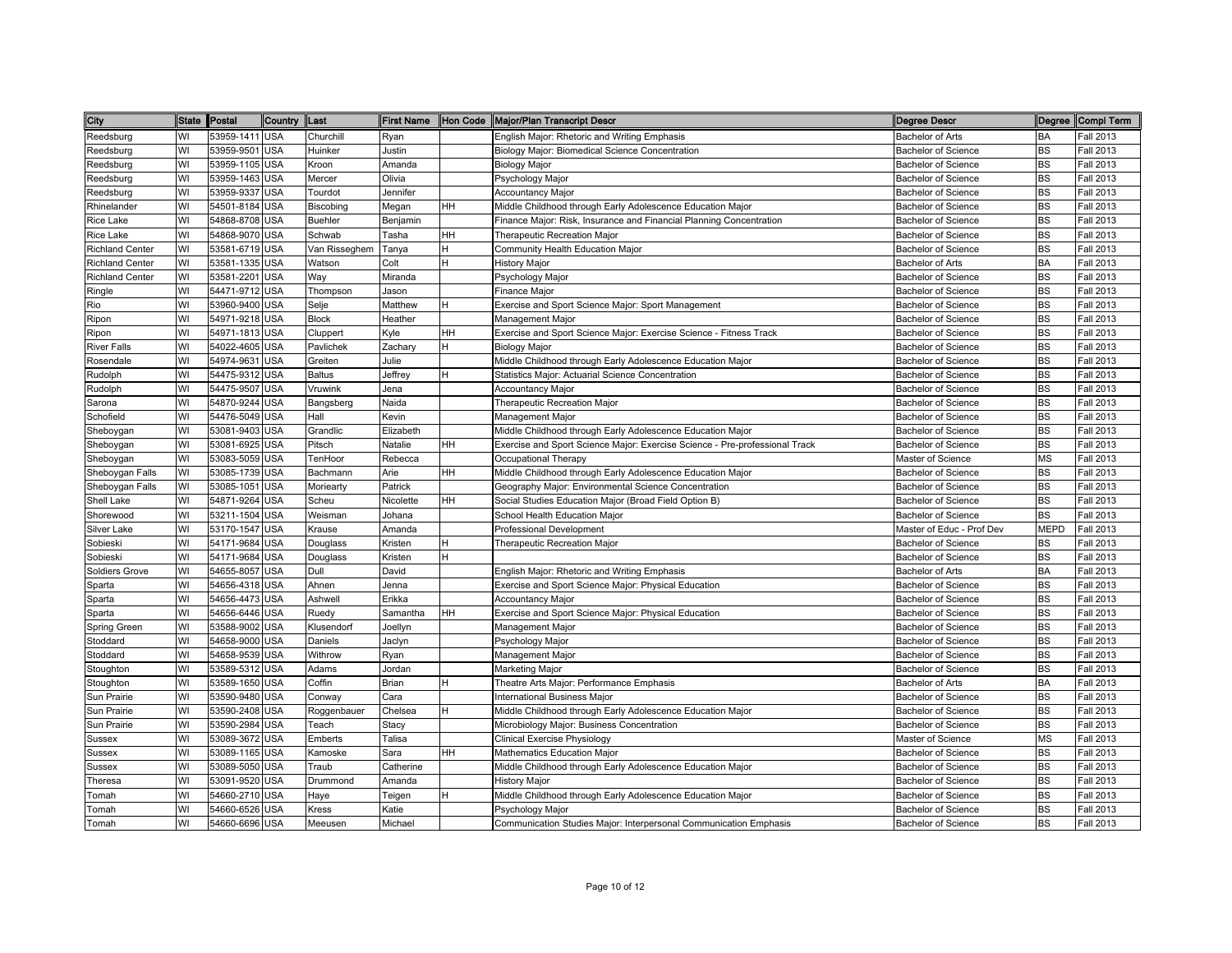| City               | State Postal |                | Country Last |             | <b>First Name</b> |           | Hon Code Major/Plan Transcript Descr                                                | <b>Degree Descr</b>        |             | Degree Compl Term |
|--------------------|--------------|----------------|--------------|-------------|-------------------|-----------|-------------------------------------------------------------------------------------|----------------------------|-------------|-------------------|
| Tomah              | WI           | 54660-8090 USA |              | Satter      | Michele           |           | Mathematics Education Major                                                         | <b>Bachelor of Science</b> | <b>BS</b>   | <b>Fall 2013</b>  |
| Tomahawk           | WI           | 54487-1910 USA |              | Gustafson   | Maxine            | Н         | Biology Major: Biomedical Science Concentration                                     | <b>Bachelor of Science</b> | <b>BS</b>   | Fall 2013         |
| Trempealeau        | WI           | 54661-9127 USA |              | Dahlke      | Sarah             |           | Biology: Clinical Microbiology Concentration                                        | Master of Science          | <b>MS</b>   | <b>Fall 2013</b>  |
| Trempealeau        | WI           | 54661-9309 USA |              | Nichols     | Erin              |           | <b>Political Science Minor</b>                                                      | Bachelor of Arts           | BA          | Fall 2013         |
| Trempealeau        | WI           | 54661-9309 USA |              | Nichols     | Erin              |           | Philosophy Major                                                                    | <b>Bachelor of Arts</b>    | <b>BA</b>   | Fall 2013         |
| <b>Two Rivers</b>  | WI           | 54241-2138 USA |              | Tomaszewski | Jessica           |           | Occupational Therapy                                                                | Master of Science          | <b>MS</b>   | Fall 2013         |
| <b>Union Grove</b> | WI           | 53182-951      | <b>USA</b>   | Lee         | Jordan            |           | Marketing Major                                                                     | <b>Bachelor of Science</b> | <b>BS</b>   | <b>Fall 2013</b>  |
| Verona             | WI           | 53593-1692     | USA          | Bennwitz    | Kyle              |           | <b>Accountancy Major</b>                                                            | <b>Bachelor of Science</b> | <b>BS</b>   | <b>Fall 2013</b>  |
| Verona             | WI           | 53593-9062     | ! USA        | Burud       | Maria             |           | Therapeutic Recreation Major                                                        | <b>Bachelor of Science</b> | <b>BS</b>   | <b>Fall 2013</b>  |
| Verona             | WI           | 53593-1764 USA |              | Christian   | Sarah             |           | Finance Major                                                                       | <b>Bachelor of Science</b> | <b>BS</b>   | <b>Fall 2013</b>  |
| Verona             | WI           | 53593-9435 USA |              | Kitzman     | Tessa             |           | Psychology Major                                                                    | <b>Bachelor of Science</b> | <b>BS</b>   | Fall 2013         |
| Verona             | WI           | 53593-8153 USA |              | Lund        | Tressa            | H         | Communication Studies Major: Organizational and Professional Communication Emphasis | Bachelor of Science        | <b>BS</b>   | Fall 2013         |
| Verona             | WI           | 53593-8387 USA |              | Verhelst    | Kaitlyn           |           | Marketing Major                                                                     | <b>Bachelor of Science</b> | <b>BS</b>   | Fall 2013         |
| Verona             | WI           | 53593-8636 USA |              | Weber       | Alison            |           | Exercise and Sport Science Major: Physical Education                                | Bachelor of Science        | <b>BS</b>   | Fall 2013         |
| Verona             | WI           | 53593-1602 USA |              | Witmer      | Andrew            | HH        | Exercise and Sport Science Major: Exercise Science - Pre-professional Track         | Bachelor of Science        | <b>BS</b>   | Fall 2013         |
| Vesper             | WI           | 54489-9610 USA |              | Wilke       | Taylor            | HH        | Therapeutic Recreation Major                                                        | Bachelor of Science        | <b>BS</b>   | Fall 2013         |
| Viroqua            | WI           | 54665-1103 USA |              | Pasold      | Katie             | <b>HH</b> | Sociology Major                                                                     | <b>Bachelor of Science</b> | <b>BS</b>   | Fall 2013         |
| Walworth           | WI           | 53184-9689 USA |              | Abel        | Emily             |           | <b>English Education Major</b>                                                      | <b>Bachelor of Science</b> | <b>BS</b>   | <b>Fall 2013</b>  |
| Walworth           | WI           | 53184-5847     | <b>USA</b>   | Hill        | Ethan             |           | Exercise and Sport Science Major: Exercise Science - Fitness Track                  | <b>Bachelor of Science</b> | <b>BS</b>   | <b>Fall 2013</b>  |
| Washburn           | WI           | 54891-0493 USA |              | Basina      | Jaimie            |           | <b>Biology Major</b>                                                                | <b>Bachelor of Science</b> | <b>BS</b>   | <b>Fall 2013</b>  |
| Washington Island  | WI           | 54246-9015 USA |              | Hansen      | Mary              |           | School Health Education Major                                                       | <b>Bachelor of Science</b> | <b>BS</b>   | <b>Fall 2013</b>  |
| Watertown          | WI           | 53098-1219     | <b>USA</b>   | Magnuson    | Chad              |           | Sociology Major                                                                     | <b>Bachelor of Science</b> | <b>BS</b>   | Fall 2013         |
| Watertown          | WI           | 53098-1208 USA |              | Ruehlow     | Brandon           |           | Psychology Major                                                                    | <b>Bachelor of Science</b> | <b>BS</b>   | Fall 2013         |
| Waukesha           | WI           | 53189-9719 USA |              | Boehm       | Eric              | <b>HH</b> | Biology Major: Biomedical Science Concentration                                     | <b>Bachelor of Science</b> | <b>BS</b>   | Fall 2013         |
| Waukesha           | WI           | 53186-8109 USA |              | Cappozzo    | Carly             |           | Occupational Therapy                                                                | Master of Science          | <b>MS</b>   | Fall 2013         |
| Waukesha           | WI           | 53189-9553 USA |              | Herdeman    | Benjamin          |           | Recreation Management Major                                                         | <b>Bachelor of Science</b> | <b>BS</b>   | Fall 2013         |
| Waukesha           | WI           | 53189-9378 USA |              | Johnson     | Dayna             |           | Psychology Major                                                                    | <b>Bachelor of Science</b> | <b>BS</b>   | <b>Fall 2013</b>  |
| Waukesha           | WI           | 53188-3261     | <b>USA</b>   | Lomeli      | Nicole            | н         | Psychology Major                                                                    | <b>Bachelor of Arts</b>    | BA          | Fall 2013         |
| Waukesha           | WI           | 53189-9700 USA |              | Vitale      | Steven            |           | Exercise and Sport Science Major: Physical Education                                | <b>Bachelor of Science</b> | <b>BS</b>   | Fall 2013         |
| Waunakee           | WI           | 53597-1582     | <b>USA</b>   | Voss        | indsav            | H         | Management Major                                                                    | <b>Bachelor of Science</b> | <b>BS</b>   | <b>Fall 2013</b>  |
| Waupaca            | WI           | 54981-9741     | <b>USA</b>   | Verhagen    | Samantha          |           | <b>Nutrition Minor</b>                                                              | <b>Bachelor of Science</b> | <b>BS</b>   | <b>Fall 2013</b>  |
| Waupaca            | WI           | 54981-9741     | <b>USA</b>   | Verhagen    | Samantha          |           | Exercise and Sport Science Major: Exercise Science - Pre-professional Track         | <b>Bachelor of Science</b> | <b>BS</b>   | <b>Fall 2013</b>  |
| Wausau             | WI           | 54401-8247     | <b>USA</b>   | Check       | Ryan              | <b>HH</b> | Biology Major: Biomedical Science Concentration                                     | <b>Bachelor of Science</b> | <b>BS</b>   | <b>Fall 2013</b>  |
| Wausau             | WI           | 54401-9276 USA |              | Loew        | Rebecca           |           | Archaeological Studies Major                                                        | Bachelor of Arts           | <b>BA</b>   | Fall 2013         |
| Wausau             | WI           | 54401-7746 USA |              | Wimmer      | Nicholas          |           | English Major: Rhetoric and Writing Emphasis                                        | Bachelor of Arts           | <b>BA</b>   | Fall 2013         |
| Wausaukee          | WI           | 54177-8514 USA |              | Prange      | Dana              |           | Professional Development                                                            | Master of Educ - Prof Dev  | <b>MEPD</b> | <b>Fall 2013</b>  |
| Wauwatosa          | WI           | 53222-1122 USA |              | Budzien     | Jennifer          | <b>HH</b> | Exercise and Sport Science Major: Exercise Science - Pre-professional Track         | Bachelor of Science        | BS          | <b>Fall 2013</b>  |
| Wauwatosa          | WI           | 53222-4035 USA |              | Gerlach     | Rachel            | HH        | English Major: Rhetoric and Writing Emphasis                                        | <b>Bachelor of Arts</b>    | <b>BA</b>   | <b>Fall 2013</b>  |
| Wauzeka            | WI           | 53826-8781     | <b>USA</b>   | Walters     | Krista            | HH        | Early Childhood through Middle Childhood Education Major                            | Bachelor of Science        | <b>BS</b>   | <b>Fall 2013</b>  |
| Wauzeka            | WI           | 53826-8703 USA |              | Weirich     | Jorie             |           | <b>Accountancy Major</b>                                                            | <b>Bachelor of Science</b> | <b>BS</b>   | Fall 2013         |
| <b>West Allis</b>  | WI           | 53227-2734     | <b>USA</b>   | Crawley     | Katie             | н         | Therapeutic Recreation Major                                                        | <b>Bachelor of Science</b> | <b>BS</b>   | Fall 2013         |
| <b>West Allis</b>  | WI           | 53219-1722     | <b>USA</b>   | Dressel     | Tyler             |           | Finance Major: Risk, Insurance and Financial Planning Concentration                 | <b>Bachelor of Science</b> | <b>BS</b>   | <b>Fall 2013</b>  |
| West Bend          | WI           | 53095-9140 USA |              | Thielke     | Joel              | H         | Biology Major: Biomedical Science Concentration                                     | <b>Bachelor of Science</b> | <b>BS</b>   | <b>Fall 2013</b>  |
| West Bend          | WI           | 53090-2012     | <b>USA</b>   | Vorpahl     | Alexandra         |           | Psychology Major                                                                    | <b>Bachelor of Science</b> | <b>BS</b>   | <b>Fall 2013</b>  |
| West Salem         | WI           | 54669-9394 USA |              | Babiash     | Paige             |           | Clinical Exercise Physiology                                                        | Master of Science          | <b>MS</b>   | <b>Fall 2013</b>  |
| West Salem         | WI           | 54669-9564 USA |              | Ekern       | Donald            |           | Computer Science Major                                                              | <b>Bachelor of Science</b> | <b>BS</b>   | <b>Fall 2013</b>  |
| West Salem         | WI           | 54669          | <b>USA</b>   | Englerth    | Jenna             |           | English Major: Rhetoric and Writing Emphasis                                        | <b>Bachelor of Arts</b>    | <b>BA</b>   | Fall 2013         |
| West Salem         | WI           | 54669-2002 USA |              | Groth       | Lori              |           | Psychology Major                                                                    | Bachelor of Science        | <b>BS</b>   | Fall 2013         |
| West Salem         | WI           | 54669-1263 USA |              | Hetland     | Emmylou           | H         | <b>Biology Major</b>                                                                | Bachelor of Science        | <b>BS</b>   | Fall 2013         |
| <b>West Salem</b>  | WI           | 54669-9141 USA |              | Kjos        | Azjja             | H         | Middle Childhood through Early Adolescence Education Major                          | <b>Bachelor of Science</b> | <b>BS</b>   | <b>Fall 2013</b>  |